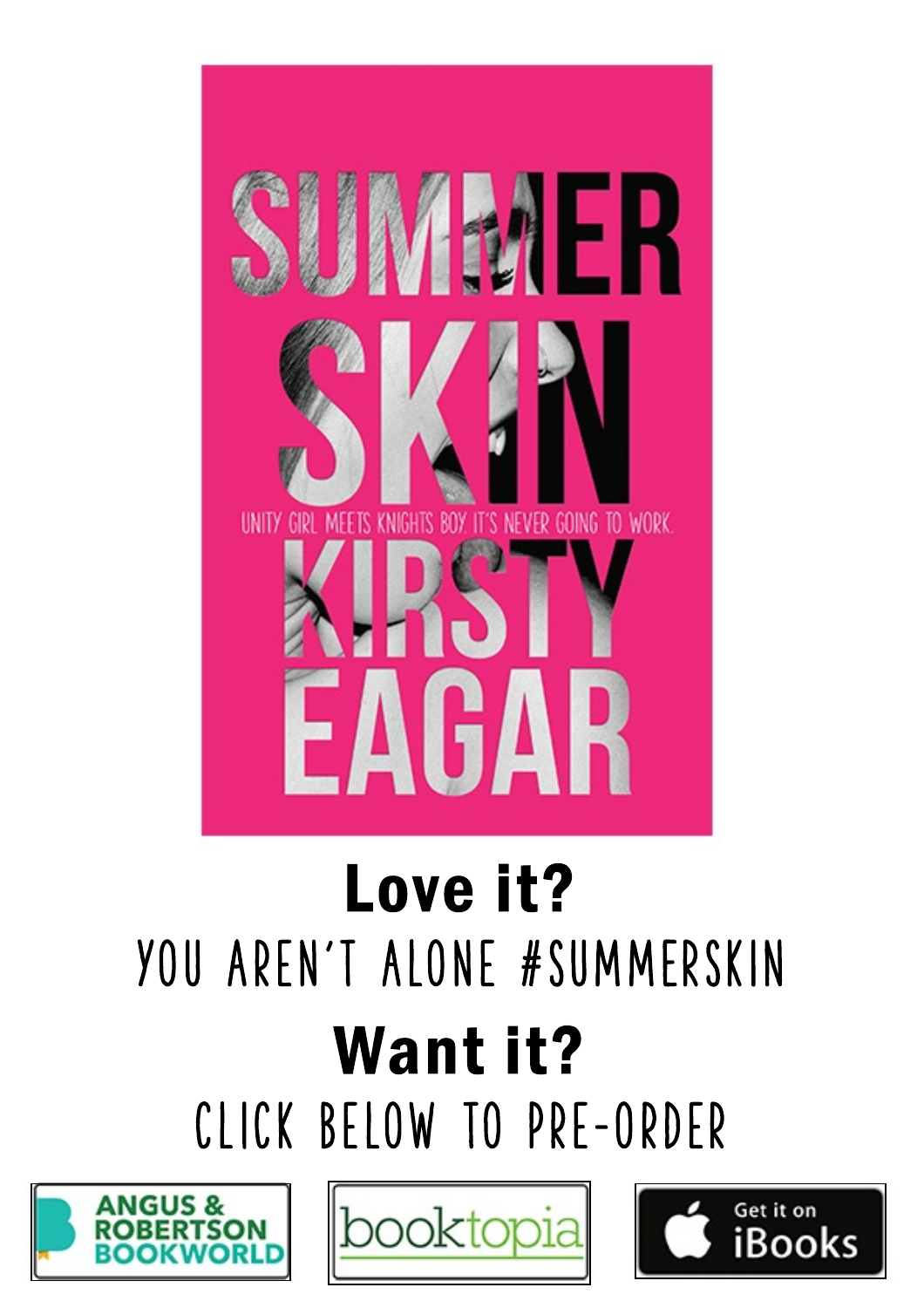# SUMMER SKIN KIRSTY EAGAR

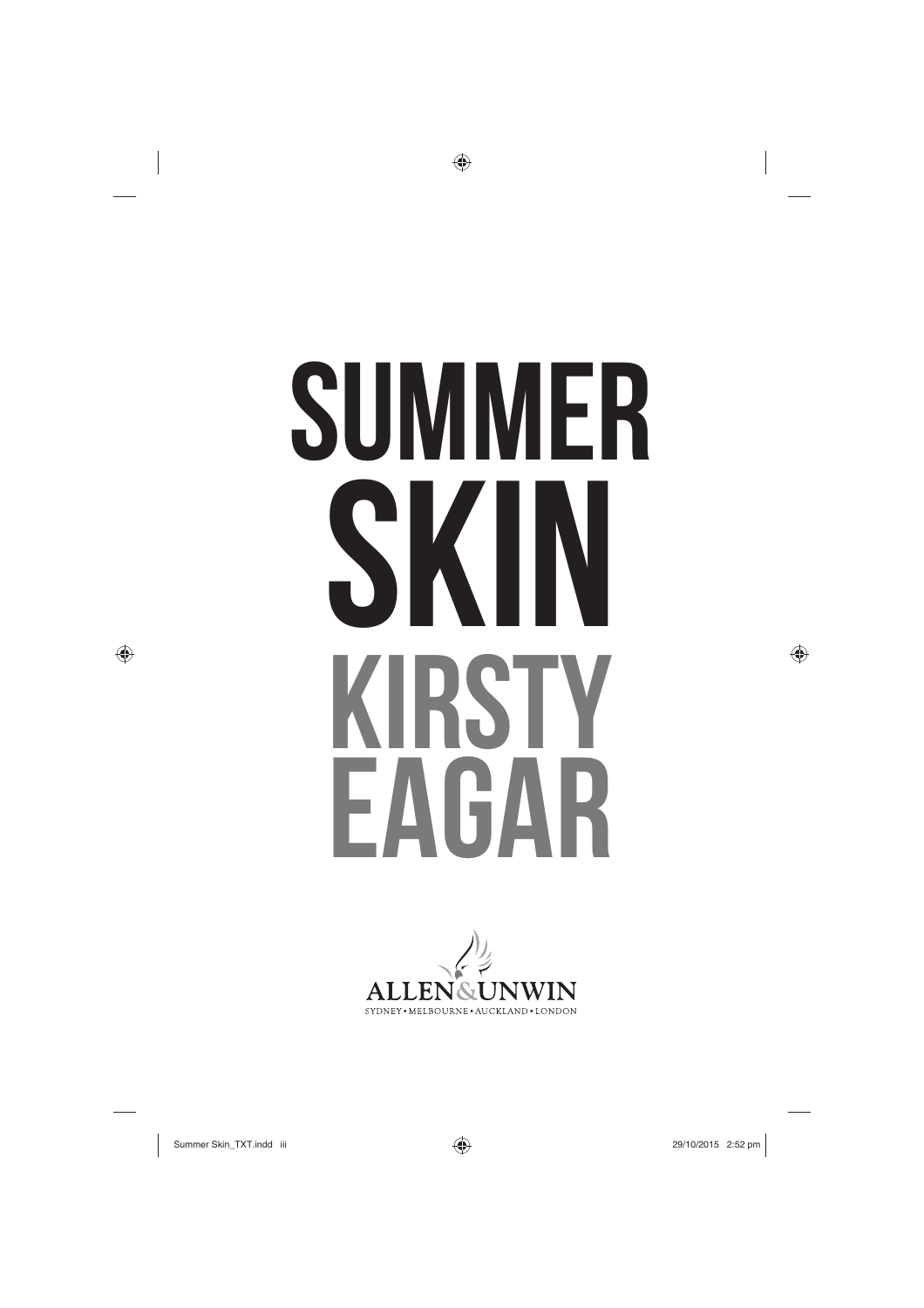### **Chapter 1**I go **OVER**

**J**ess Gordon reached the third storey of Gallagher Wing and paused for breath on the landing, taking the opportunity to tie ess Gordon reached the third storey of Gallagher Wing and the laces on her high tops, pull up her tube socks. She only knew it was Gallagher Wing because a smug gold plaque near the bottom of the stairwell had told her so. It was typical of Knights' pretensions. At Unity, Jess's residential college, they didn't have wings, they had blocks. Knights had been built using bricks and sandstone and something indefinable that suggested learning and Latin mottos, while Unity was constructed from concrete and steel, with the unfortunate appearance of a jail. Unity was co-ed; Knights was all male. Just act like you're meant to be there, Jess had been told—advice that ignored the fact it was technically impossible without a penis.

Jess wondered if Leanne, giver of said sage advice, was having better luck. Then she forgot about it, hit by an upwelling of nausea that made her clamp a hand to her mouth. There, a wooden door with a glass insert—had to be it. She reeled inside, hoping for a bathroom. She was in luck. The place appeared to be empty, thank God, providing sweet relief from Brisbane's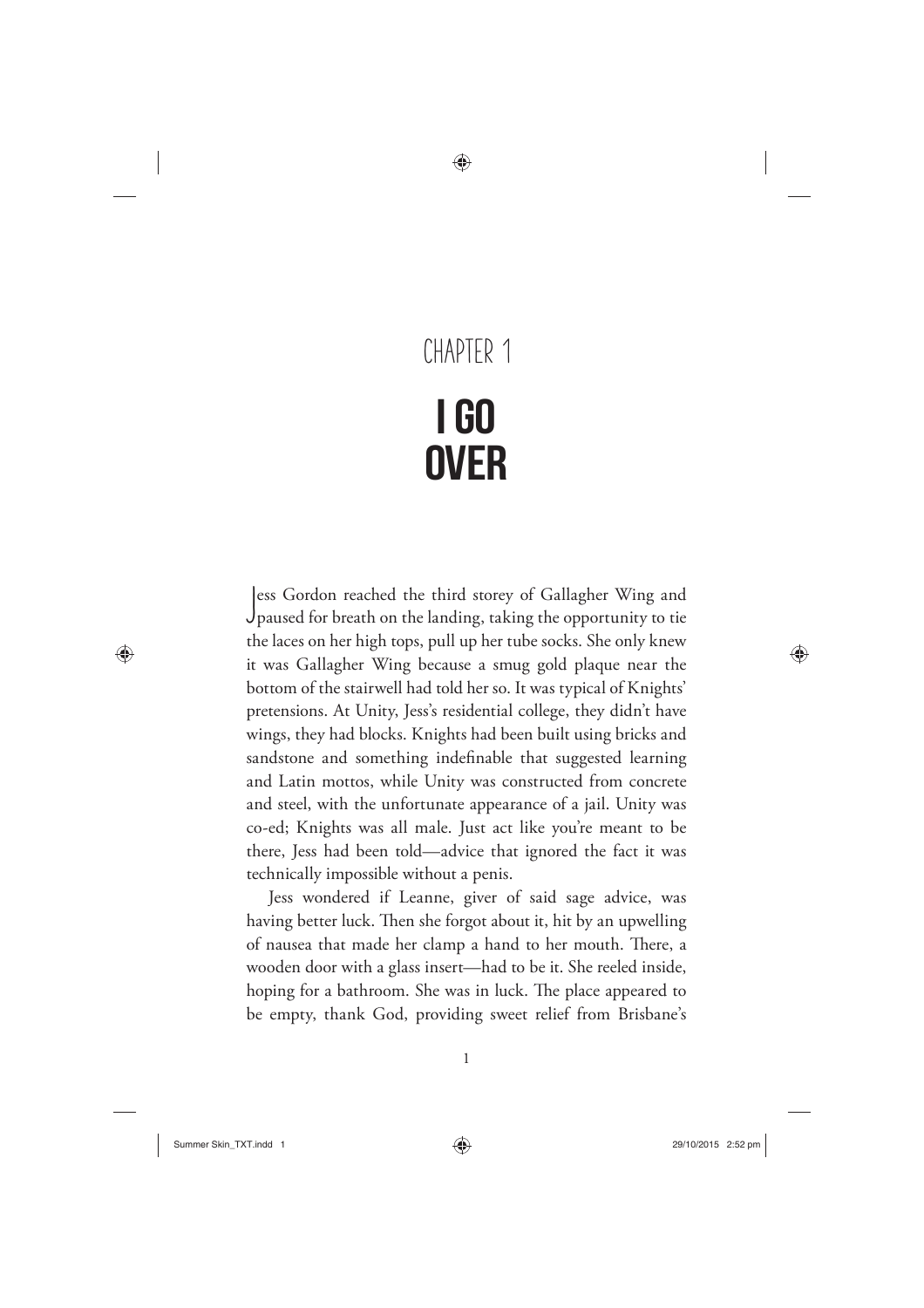swampy heat, although it smelled faintly of ammonia and the cakes of cleaning stuff in the trough.

Jess made it to the nearest cubicle, slamming the door shut before a series of convulsions squeezed out the contents of her stomach in layers: a gush of water, more water, frothy spit and, finally, teeth-stripping, neon-yellow bile.

'Okay,' she breathed to no one in particular, wiping her mouth on her T-shirt. Feeling weak and spent, she leaned back against the cubicle wall, vowing to never drink again—and she meant it this time—absentmindedly patting down the front pockets of her denim cut-offs. But she'd forgotten her Zippo. Damn. Her palm itched for it.

Then someone scuffed their way inside and Jess froze. She turned her head, listening to the footsteps pass the toilet area. Much closer there was a sudden blare of synthesised music that made her jump. Ella Thompson's voice wailed through the space, echoing off the tiles, and Jess ripped her phone from her back pocket.

It was Brendan. She hit 'Ignore', cutting off the ringtone abruptly.

For a moment there was only silence, as though the other person had stopped to listen, then the footsteps resumed. A door swung shut and Jess exhaled, switching her phone to vibrate before the message notification came through. Because she knew Brendan would leave one. She wished she'd stayed calm and let his call ring out instead of cutting it off—Brendan would read all sorts of shit into that. But then she remembered that Brendan and his paranoia were not her problem anymore, and she experienced a brief, floaty feeling of euphoria strong enough to propel her from the cubicle as soon as she heard the splash of a shower starting.

Emboldened, Jess visited the basins before she left, washing her hands and rinsing her mouth out, forcing herself to drink a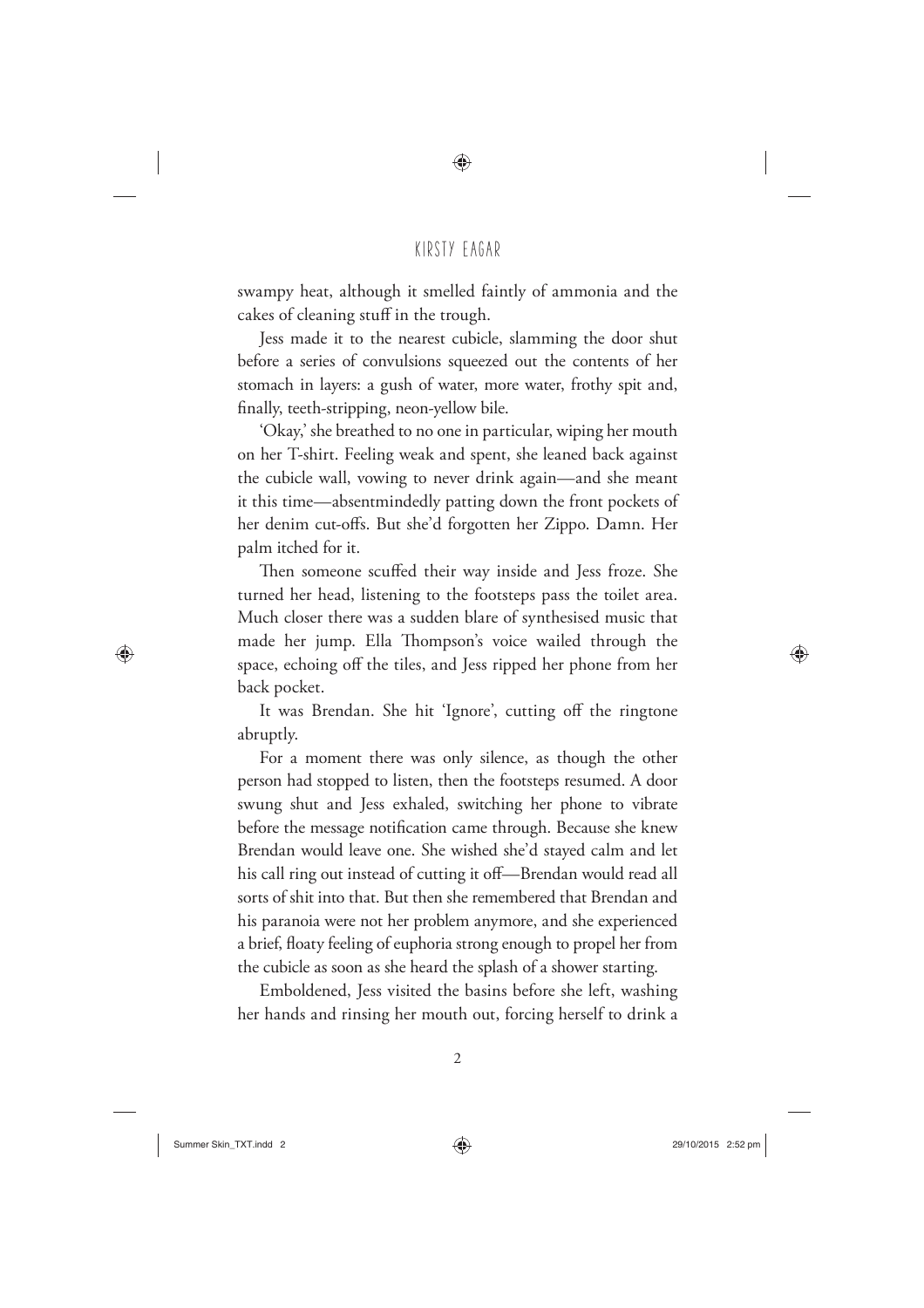few mouthfuls of water. So thirsty—she hadn't been able to hold anything down all morning. This time she'd try the little-andoften approach. She patted some water on her face and rubbed viciously at the mascara smears beneath her eyes. Normally, she was okay with how she looked. Her face was a little too long and thin perhaps, but a few freckles and her slightly crooked, once-broken nose gave her something like character, while her shiny hazel eyes and smile made people notice her. But right then Jess couldn't find anything redeeming about her appearance. Her eyes were bloodshot; her smile was MIA; she officially looked like shit. On top of that, she smelled like a night club: beer, goon, and *port*, so help her, God, steaming through her pores; her hair a stale, smoky curtain. The only upside was she looked the part for the walk of shame, a plausible enough excuse for being at Knights—if you could call that an upside.

Jess left the bathroom and started down a long, gloomily lit hallway. Each time she came to a door she tried the handle. Locked, all of them locked, which probably meant the rooms were vacant. The returning student body wouldn't arrive until later that afternoon. Right then, the college's only inhabitants were its fresher intake and its student council. Jess was hunting for a room belonging to a member of the council. There were fifteen of them and something like two hundred and eighty rooms in the college, so the odds weren't great. The good news, though, was that for the next hour or so she could safely assume council members were not in residence, preoccupied with hosting a ceremonial lunch.

'Leaving Home' was blasting out of an open door at the far end of the hallway. God, what was it with that song? Did they put explicit instructions in the O-week handbook? *Thou must playest Jebediah at all times*. It had been the same at the beginning of last year, when Jess's peers at Unity had pumped it out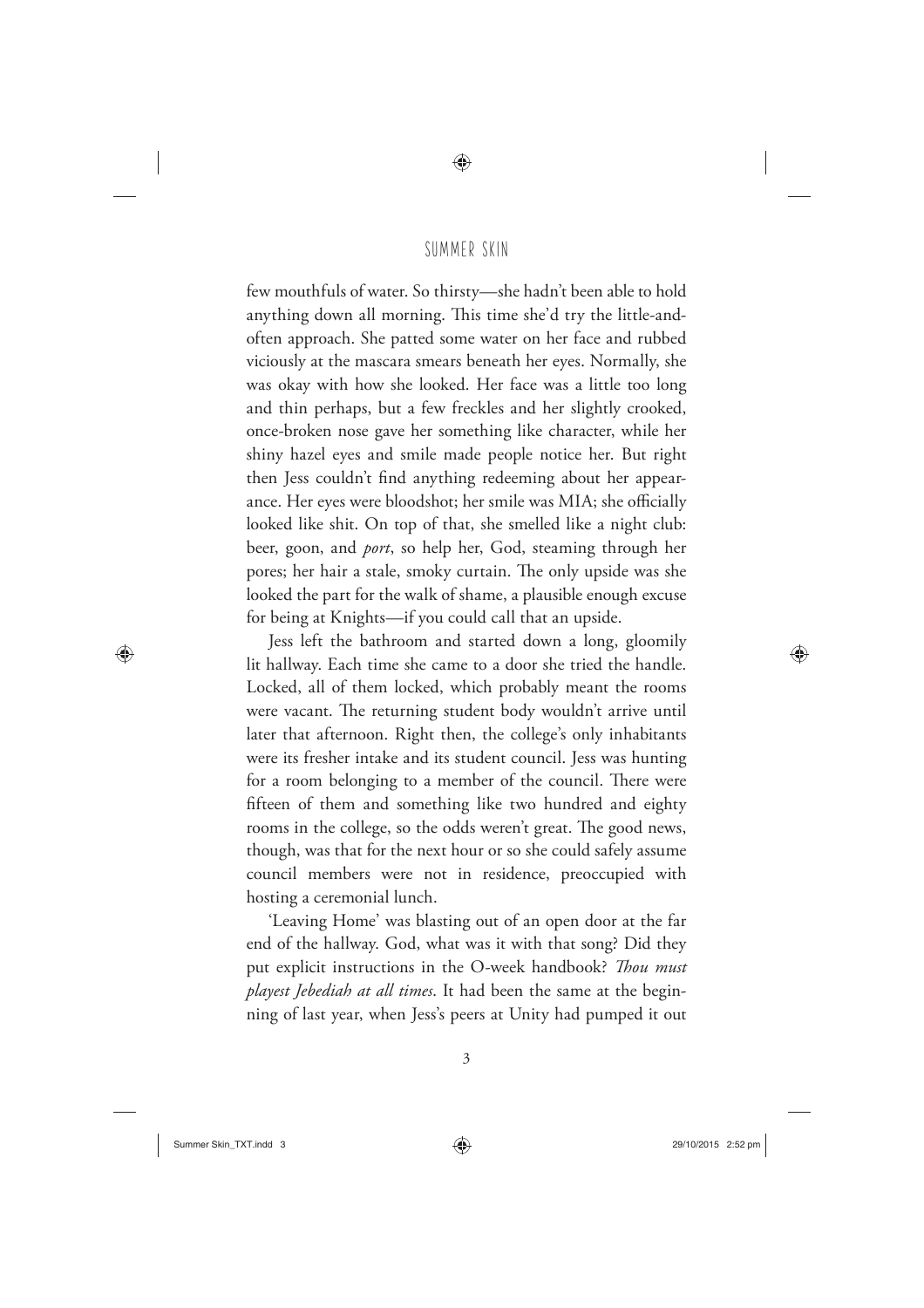of their rooms day and night; never mind that most of them had been in nappies when the song was first released; never mind that playing it when they had literally just left home was possibly, just maybe, being too literal.

Jess paused long enough to tap out a text to Leanne— *U found one??? So over this!!!*—then trudged on, trying doors without success. By the time she'd reached the 'Leaving Home' room, she'd decided on a more direct strategy.

'Hi. I was wondering if you could . . .' Jess's voice trailed off as she took in the state of the room, noticing the lump under the sheets on the bed—probably human. The stale smell of morningafter enveloped her: a fug of booze, cigarette smoke, body odour, stinky beer farts and musty mouth-mash. Whoever he was, this guy was in a worse way than her. The thought gave Jess an odd sense of comradeship. Clothes littered the floor and there was a collection of empty beer bottles on the desk, along with an open pizza box displaying a pile of crusts. 'Leaving Home' finished, only to start up again. It was on repeat. The place was hell.

Jess spotted an MP3 player docked on the shelf above the desk, and she killed the song. Then she opened the window in another act of mercy. To do it, she had to step around a couple of traffic cones and a road sign that had become a self-fulfilling prophecy—HAZARD AHEAD—and she wondered why Brisbane City Council never seemed to figure out that roadwork equipment shouldn't be left unattended in the suburbs of St Lucia, Toowong and Indooroopilly. Running shoes and turf boots were clumped in the corner of the room, leaking dirt. Knights College was big on the perfect male specimen; there was a definite preference for athletic types, especially ones proficient in the rah-rah sports: rugby and rowing.

Jess noticed the lump's timetable pinned to the corkboard over the desk and peered at it closely. He was doing some kind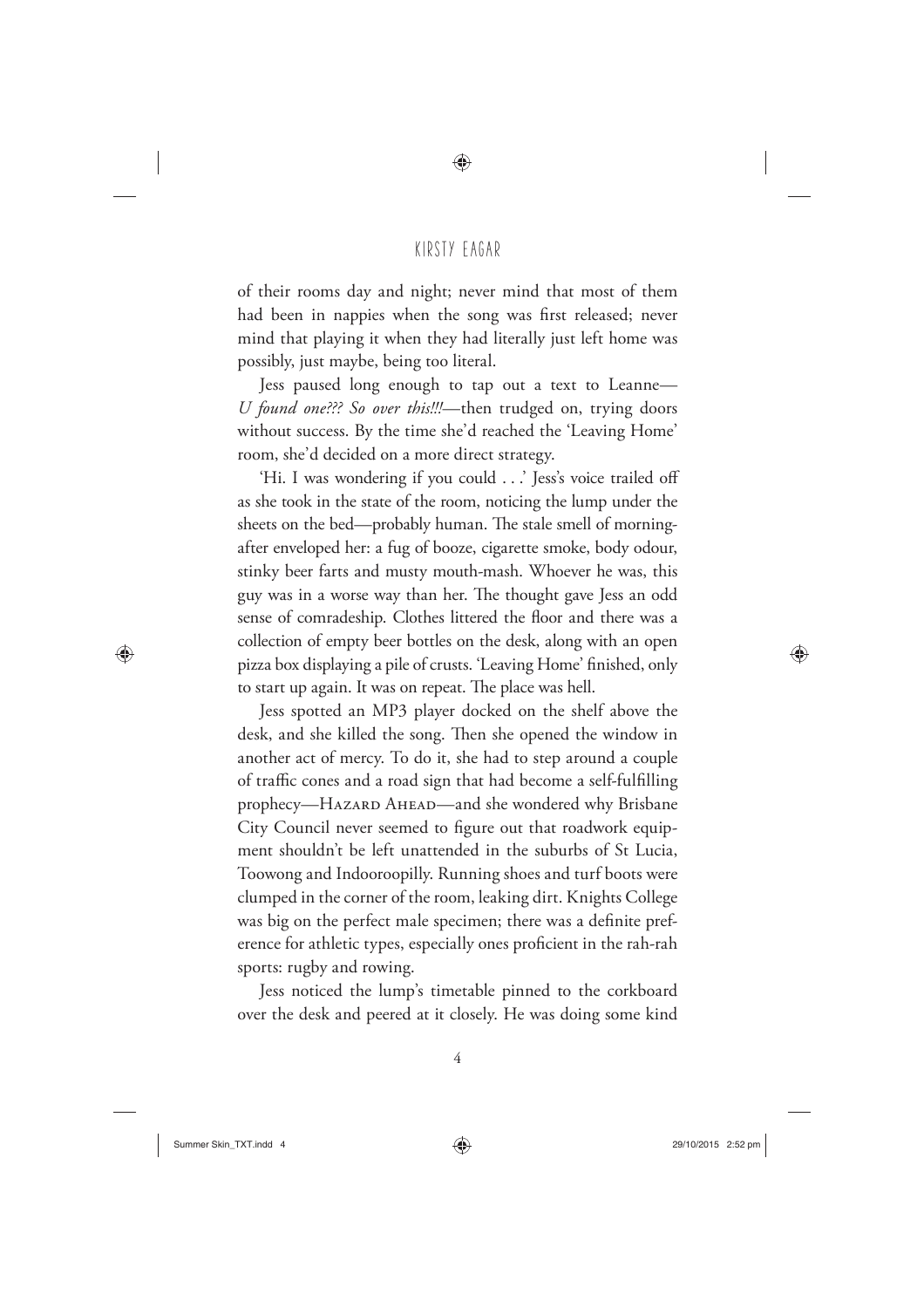of engineering, and all of the subject numbers started with one, so he was a fresher. He wouldn't have what she needed—at least, not yet.

Her phone started to vibrate. She checked the screen, hoping for a text from Leanne saying she'd scored and they could go home. Instead, it was another call from Brendan. Jess felt her empty stomach hollow further. She let it ring out this time, putting the buzzing phone down on the desk. The phone finally stopped, only to start up again, and just for something different, it was Brendan. Jess gave the screen the double-bird and a silent scream of agony: *Fuck off !*

At that point, a groan startled her. Pocketing her phone, Jess turned to see the lump move. She'd forgotten about him. The sheet was thrown back to reveal red hair and a flushed face, eyes screwed up against the light.

'Zat you, Griggsy?' he croaked in a hoarse voice. The guy needed water. A lot of it.

'Yep,' said Jess.

'What time is it?'

'Night time. Go back to sleep.'

The guy snuggled into his pillow, making loud smacking noises with his mouth, and a moment later he started to snore.

'Wait a minute,' Jess said. The snoring caught and then stopped, so presumably she had his attention. 'Do any of the student council guys live on this floor?'

'Mmm tat dowine.'

'Tatooine? It's not *Star Wars*. Hey, I asked you a question.'

With effort, the redhead dragged himself out of sleep, squinting at her. 'Who are you?'

'Not Griggsy. Look, I'm trying to find the student council guy. You know, the one in this block.'

'Wing.'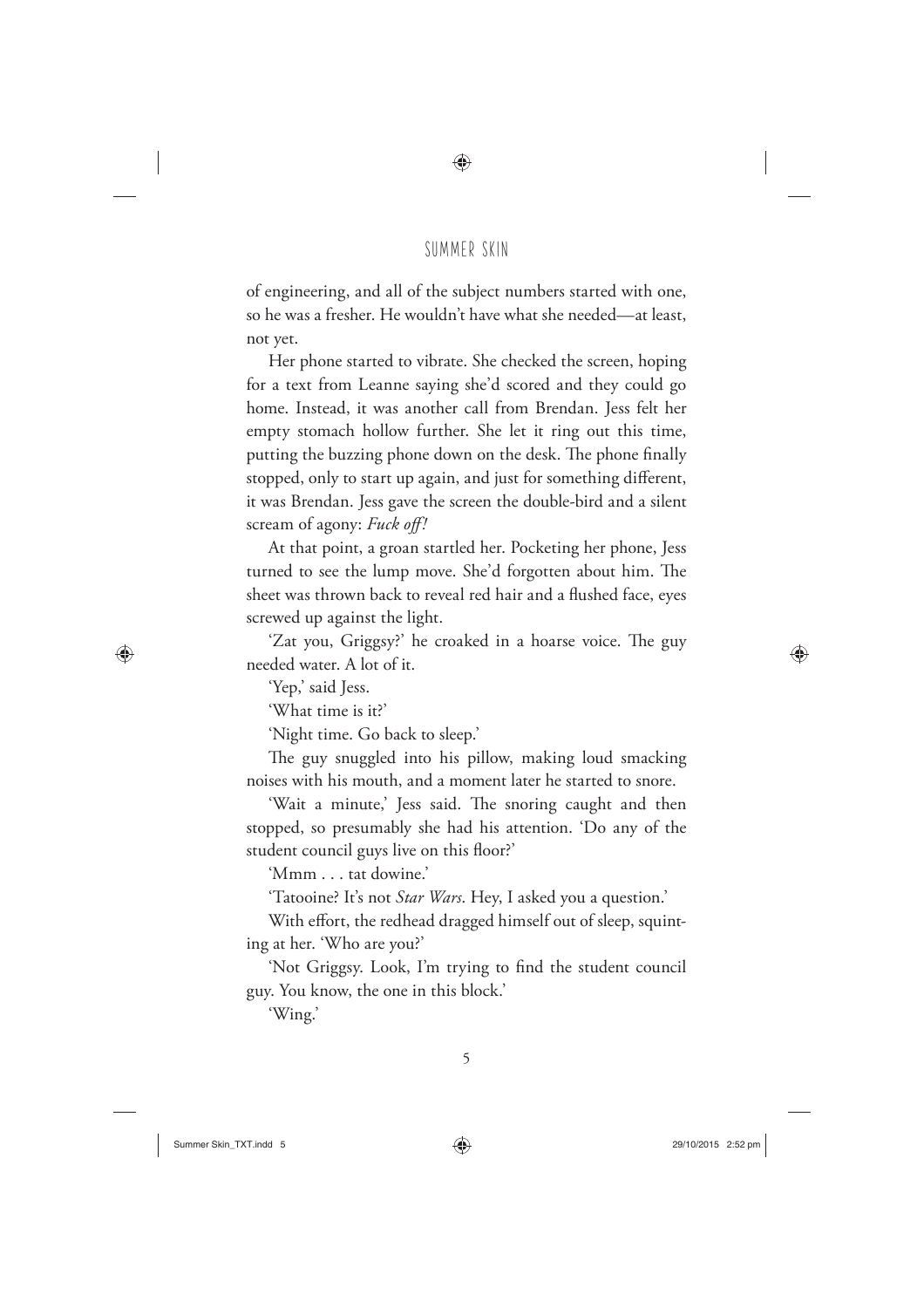'What?'

'Do you mean Jarrod Keith? Because he's . . . he's not, um . . .' The redhead's voice trailed away and his eyelids flickered closed.

'Wake up,' Jess hissed, poking him in the shoulder. 'Where's Jarrod Keith's room?'

The redhead groaned. 'First floor.'

'What room number? Come on, help me out here.'

'Dunno,' the guy mumbled. He added something unintelligible and toppled back into sleep.

Jess left, closing the door behind her. On the landing, she stopped dead, assaulted by the sudden glare and cicadas that sounded like summer chainsaws. Her phone started vibrating as if in response. As Jess squinted at the screen, she felt the beginnings of a headache, and she wondered which part of her not answering Brendan had trouble processing. She turned the thing off. First floor, Jarrod Keith. If that yielded nothing, she was done, she decided, starting down the stairs.

As she was passing the second floor, Jess became aware of voices below her. She rounded the landing and slowed. Five Knights boys were coming up the steps in a clump, as though relying on each other for body warmth.

'Did you see Henryk—'

'Fresher Gobbler'

A high-pitched giggle. 'That's right. Fresher Gobbler.'

'Spewed all over Tolu's shirt.'

'But what about that milkshake thing? That was disgusting, brah.'

Freshers. They sported camouflage paint and towelling headbands, and each and every one of them was wearing their special O-week shirt, which that year featured a pumped-up looking Knight brandishing a big barbed spear, his knees bent with its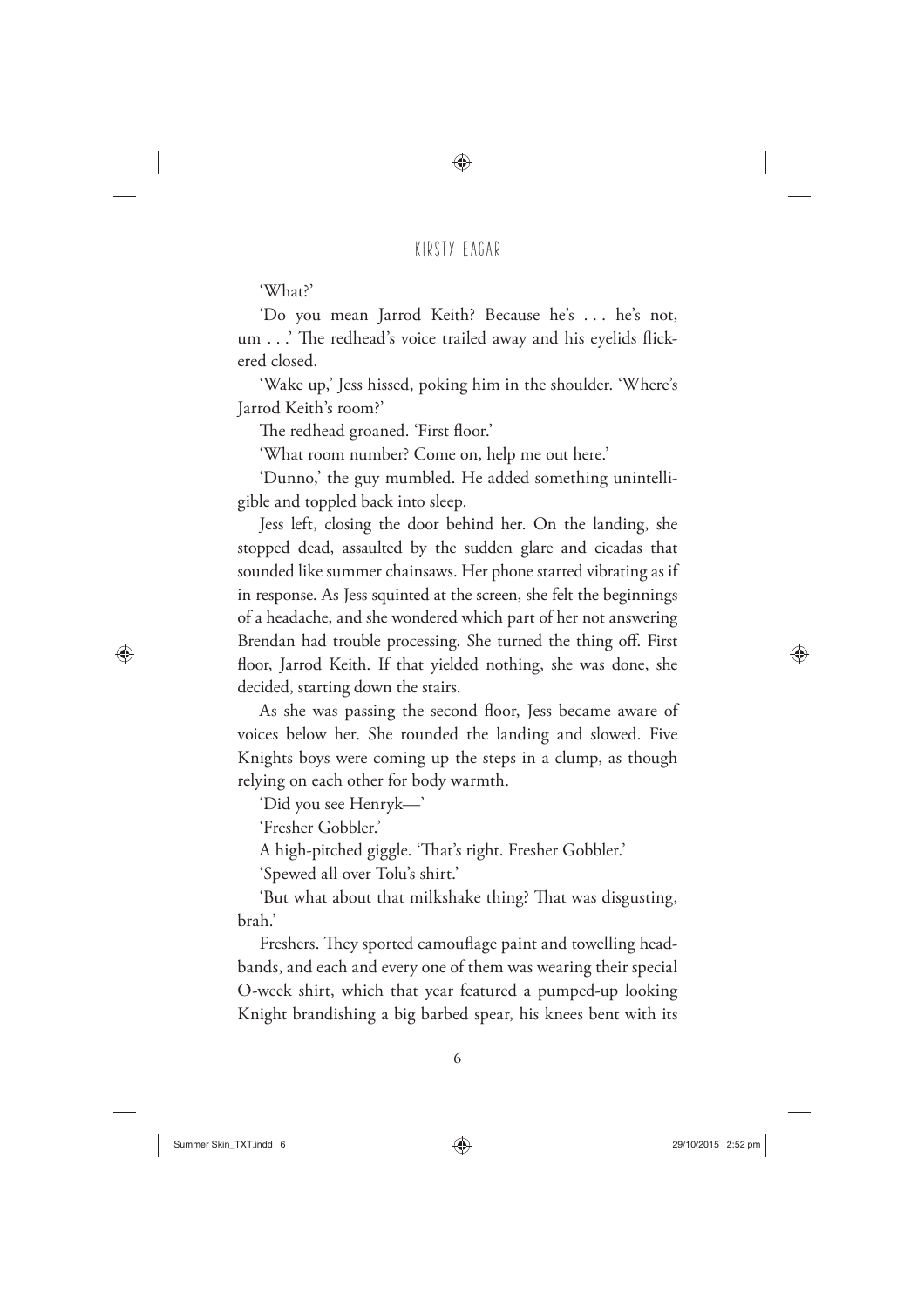weight, his pelvis thrust forward. Above it, a screaming red font proclaimed: LIVE BY THE LANCE!

Knights and its subtle euphemisms.

The boys spotted Jess and their talk and laughter stopped abruptly. Acting as one, they put their heads down, huddling closer so that they could pass her two abreast. *Relax*, she wanted to tell them. *Haven't you ever seen a female before?*

But what she said was, 'Hope they're taking it easy on you guys,' lowering her voice, because she'd read somewhere the lower the voice, the greater the authority. One of the leaders mustered up enough courage to look at her. 'Where's Jarrod Keith this year?' she asked him.

The question caused them to stop and go into group-think mode.

'Do you mean the—'

'He's president of the—'

'I think he's at that lunch thing.'

'No, I mean, where's his room?' Jess said. 'Isn't he on the first floor here?'

'Not here.'

'He's over at—'

'Turnock Wing. First floor there.'

'Right,' Jess said. 'Thanks.'

They started up the steps again.

'Who was that?' one of them whispered, but none of them dared look back at her. Jess watched them go. They seemed so harmless; you'd never guess what arseholes they were going to become. The backs of their shirts read: ALL KNIGHT LONG. Probably the amount of time spent playing with their lances.

She sighed, about to give up. She had no idea where Turnock Wing might be, and it was too late to ask the fresher group if anyone else from the student council lived in that block . . .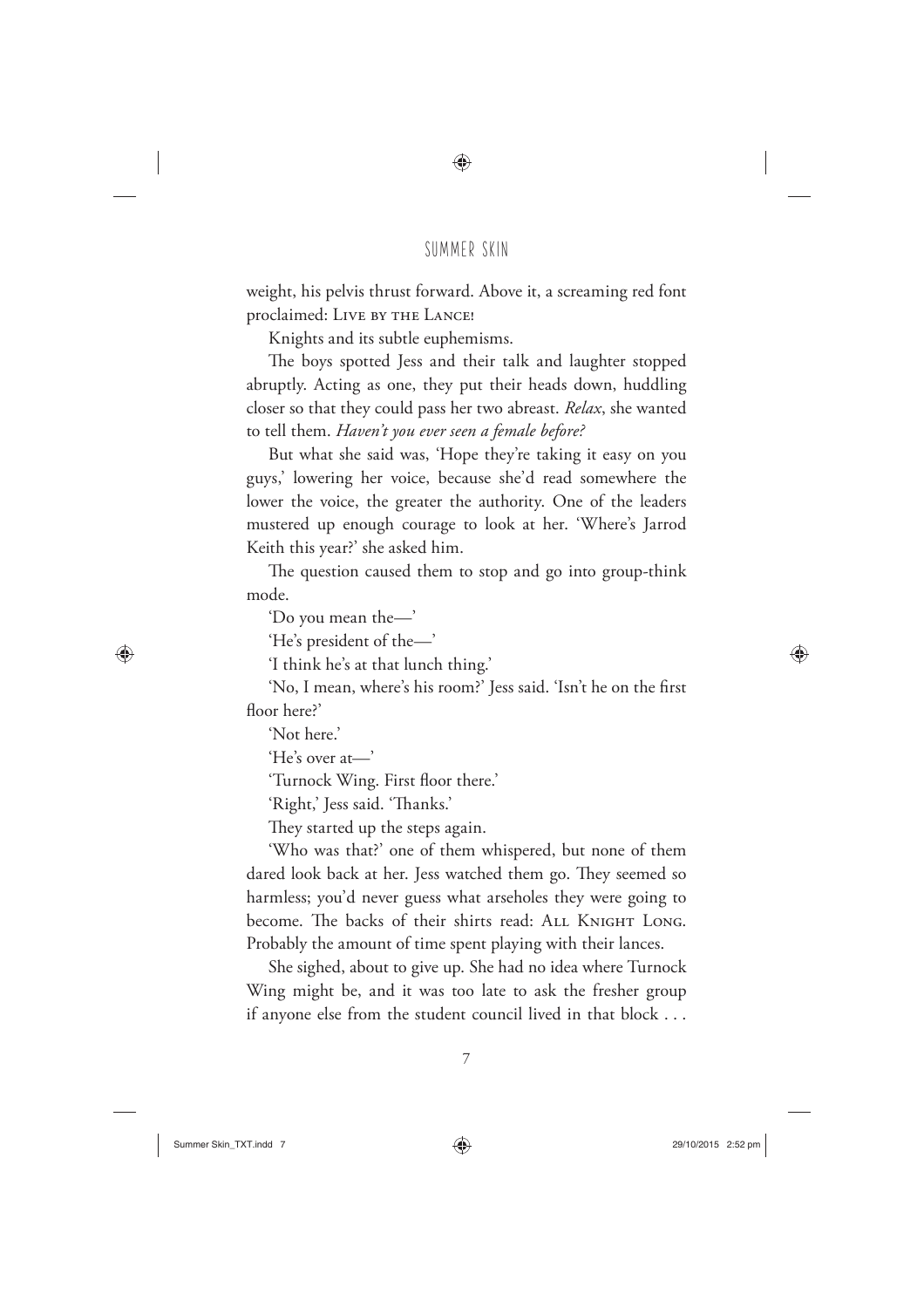wing . . . whatever. She heard a door swing open on the landing below and she glanced over the railing, catching a glimpse of a tanned forearm and a netting bag full of clothes slung over a shoulder.

The laundry. So simple. Why hadn't she thought of that before?

Jess took the rest of the stairs two at a time. She peeked around the bottom doorway and then followed the guy down a path that stretched along the back of the next building, heading towards the river. He had an easy, relaxed gait, and she admired his wide shoulders, the muscular triangle of his back. His nice arse. It was a shame more Unity guys didn't place the same emphasis on being perfect male specimens. A lot of them had gamer shoulders, and were pale, unfit and grungy. This guy's blond hair was neatly cropped, the sort of cut a Unity guy wouldn't have been seen dead with, and, even viewed from behind, he had an aura of confi dence.

At that point Jess's perving was abruptly interrupted, because the guy turned around and started walking towards her.

*Shit*, she thought. And then: *Just act like you're meant to be here. Smile, say hello*.

He was wearing the O-week shirt, too, so he was probably a fresher, but he didn't seem anything like the guys on the steps, his angry blue eyes flickering over Jess in a way that eventually forced her to look away. She felt busted, even though she hadn't done anything wrong—yet. They passed each other in a prickling silence.

Why had he turned around? Had he known she was following him? Jess risked a glance over her shoulder to see him disappear through the doorway they'd just left. Maybe he'd forgotten something. She started to run, which did nothing for her headache, and was relieved when she spotted clotheslines ahead. When she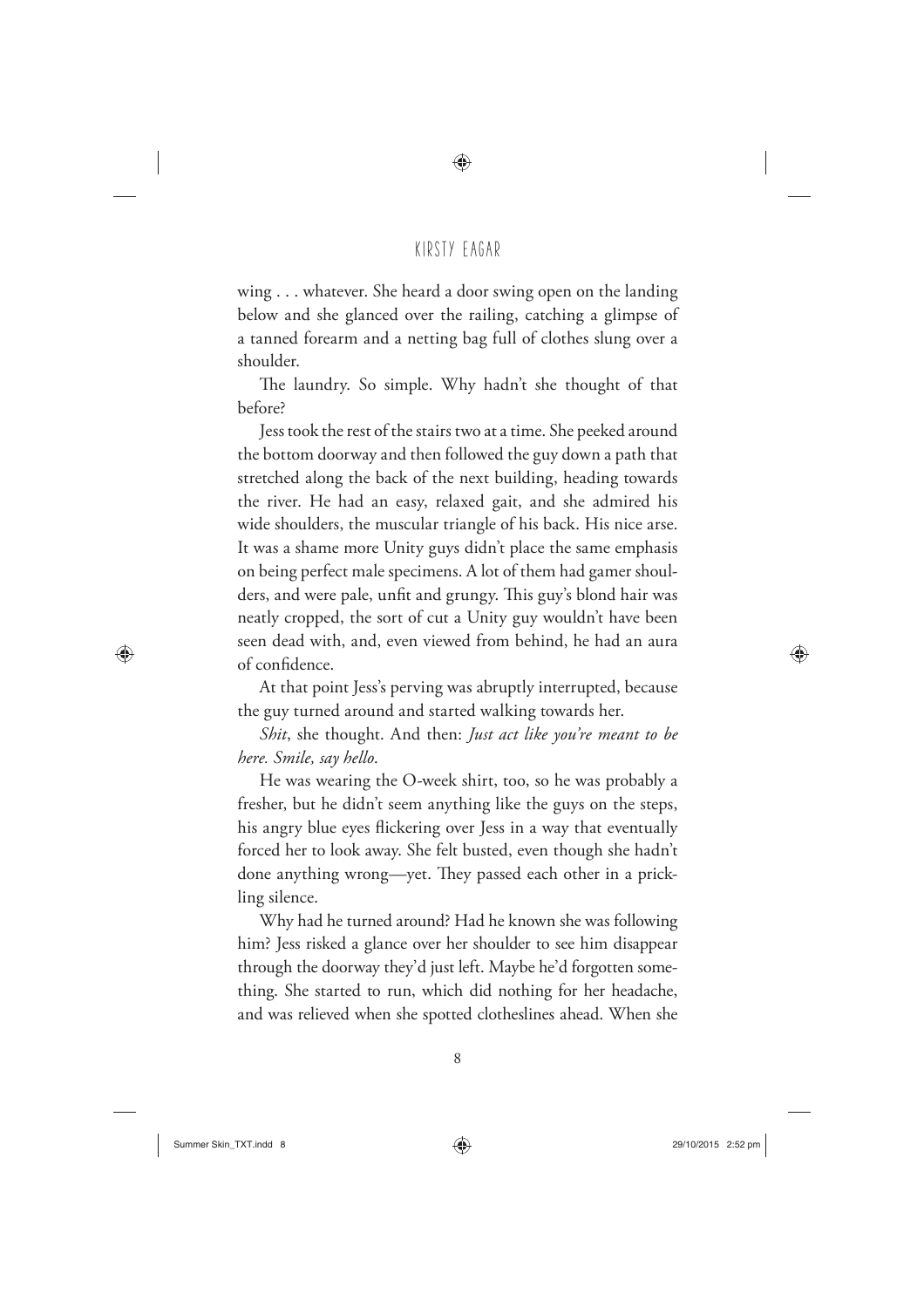peeked inside the laundry, she was even more relieved to find the place empty. It was similar to Unity's: a cavernous room smelling of washing powder and hot air, with a bank of commercial washing machines along one wall and three large dryers at the far end. One of the dryers was on, the clothes inside flopping from the top to the bottom in a steady rhythm.

Jess started with the piles of washing on the table in the middle of the room, churning through them. Jocks and socks, shirts and shorts  $\dots$  but no cigar. Okay, the dryer then. The motor stopped as Jess opened the door and checked its contents—jeans and a couple of T-shirts—and in the sudden quiet she realised she could hear faint music. It was coming from an old clock radio on a side bench, its neon display reporting it was after one. The student council lunch would be winding up soon, but her more immediate worry was Blondie's return. The dryer's motor started ticking as it cooled, the sound heightening her sense of urgency.

Jess could feel the back of her throat growing slippery. Oh, not now! She swallowed furiously, walking the length of the washing machines, most of which seemed to be churning water. Except one: it was spinning. The lid made a hollow clanging noise as Jess slammed it open, and she watched the chamber grind to a halt, feeling dizzy. She leaned in and tugged at the circle of clothes, trying to loosen them, her skin breaking out in a clammy sweat.

As Jess pulled a shirt free, she noticed the name tag on the collar: MITCHELL CRAWFORD. Mummy still tagging your clothes, *Mitch? Probably a leftover habit from when she sent you away to that rich boarding school. Lord knows why she didn't just get everything monogrammed.* Then she peeled back a pair of jeans also Mitchell Crawford's—and hit pay dirt. Or rather, royal blue. Attached to thick cotton was the Knights coat of arms, and the words *Virile Agitur*, which could probably be translated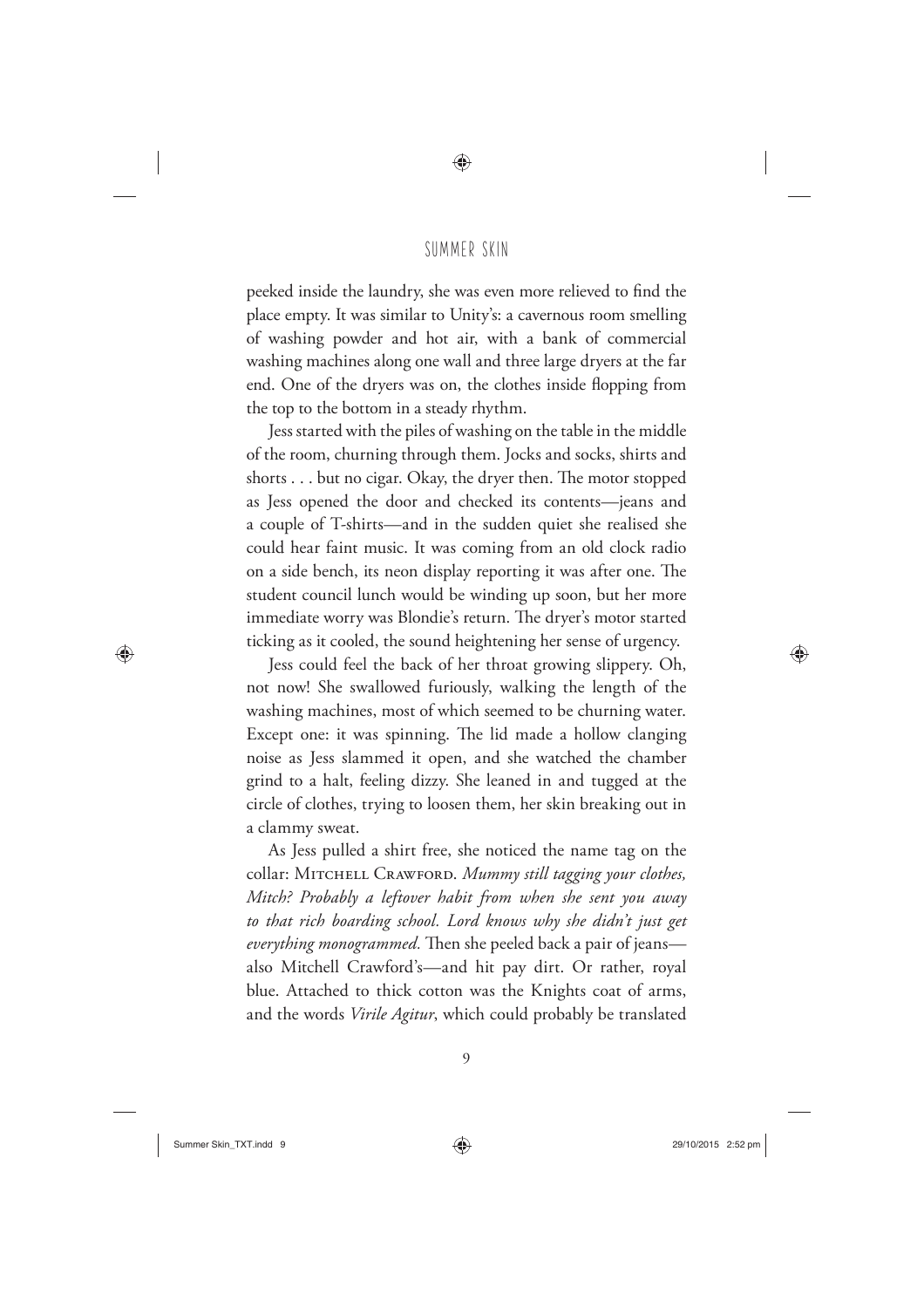as *We're Better Than You*. Despite the fact that she was suffering from a rush of blood to the head and was about to vomit, Jess gave a delighted laugh.

The jersey was at the very bottom. She leaned further into the machine, her fingers scrabbling to get hold of the thick cotton, trying to reef it free.

And that was when she heard someone clear his throat.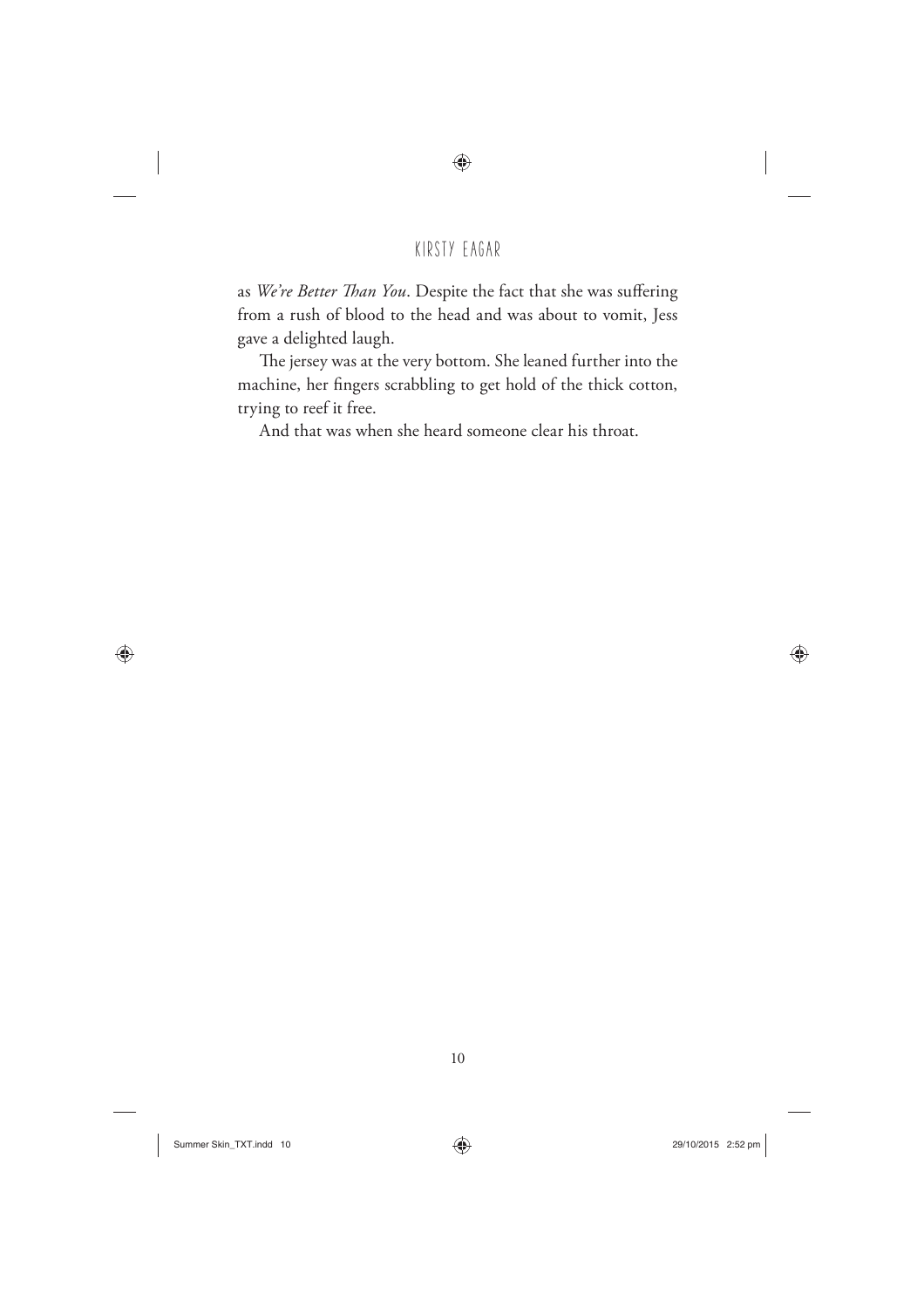### **Chapter 2ALPHA**

Jess froze. There was a guy. Watching her. Well, technically, he was watching her arse—of all the times to be wearing cut-offs. less froze. There was a guy. Watching her. Well, technically, he Worse, the guy in question was probably *that* guy. She didn't know what to do, so she did nothing, just stayed in position, her heart racing like a mad thing. Absurdly, she identified LOLO BX playing on the radio and was glad they were getting airplay.

But then he said, 'Can I help you there?'

Jess turned to look at the speaker, feeling woozy as the blood drained from her head. It was Blondie, all right, his bag of clothes and a box of laundry powder on the table in front of him. So that's what he'd forgotten: laundry powder. His face was expressionless, but Jess had the feeling he'd been standing there for a while. She tugged at the frayed hems of her cut-offs, giving him a nervous smile.

'You gave me such a fright!' she gushed. Then she turned around and started pulling clothes out of the washing machine, piling them onto the lid of the machine beside her. Because what else could she do? She had to ride this one out, act like she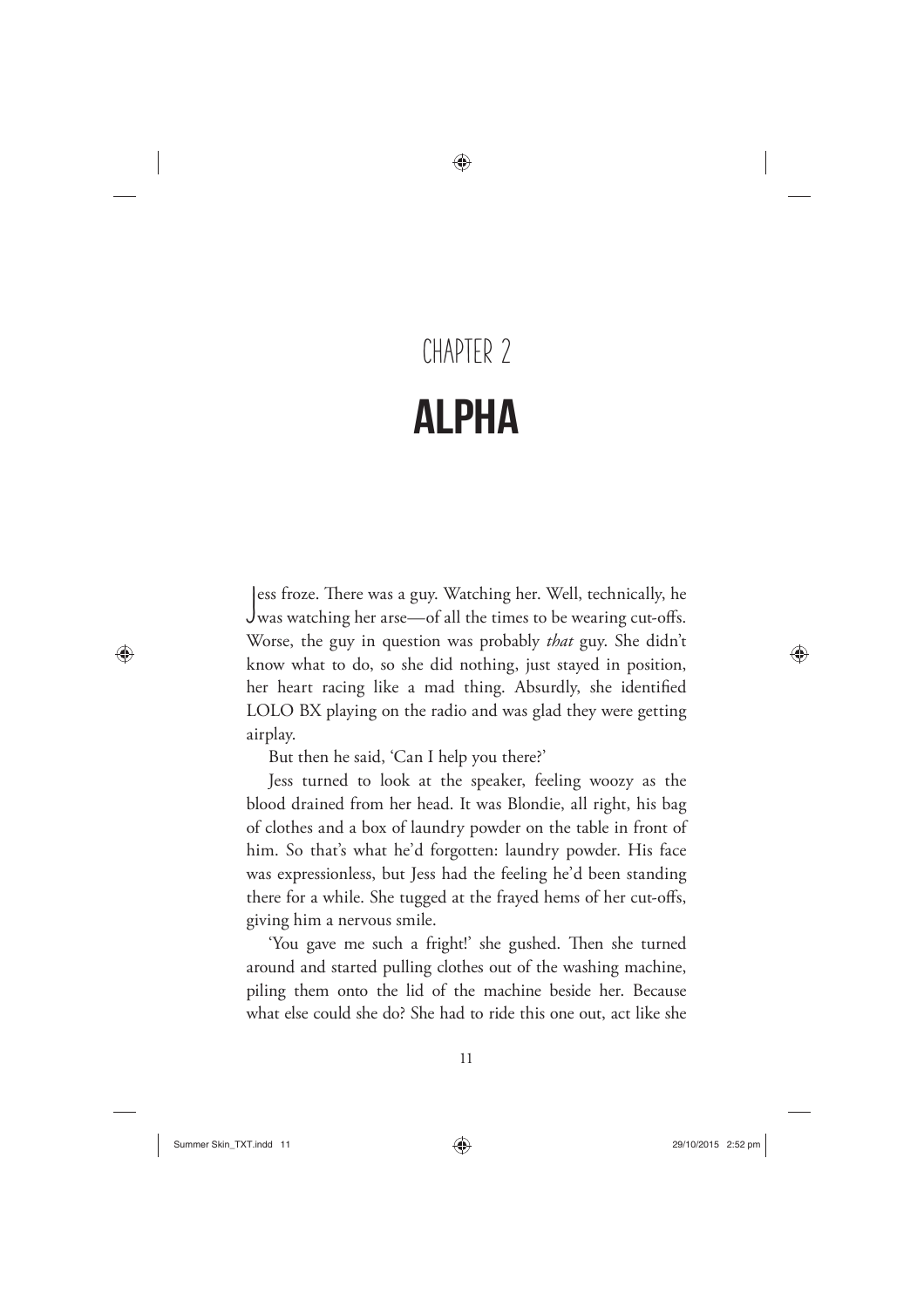was meant to be there. In an all-male college. Going through a stranger's washing.

'I said, can I help you there?' The words were friendly, but his tone was not.

As Jess straightened again she finally lost it, starting to heave and retch, puking onto the concrete floor. Each contraction wracked her insides so thoroughly that on the final violent heave she thought her actual stomach might make an appearance, but no, that seemed to be it. All that came up were the littleand-often handfuls of water she'd drunk in the bathroom.

'Sorry.' Jess wiped her mouth, feeling dazed. 'What were you saying?'

Most guys would have at least come closer and hovered helpfully, but Blondie hadn't moved a muscle. He'd just watched the free show. Unimpressed.

'Someone's going to have to clean that up now,' he said with distaste.

'Oh. Right. Sorry.' Jess patted her front pockets, finding a wadded tissue that she used to smear the tiny puddle. Then she suddenly wondered what the hell she was doing: squatted down, cleaning up a smidge of *water*, in a *laundry*, while he stood over her, inspecting the job. She straightened abruptly, taking aim and tossing the tissue at the bin.

It missed.

Jess glanced at Blondie, expecting at least a smirk, but he was expressionless. He should have been cute, with that blond hair, that snub nose, that body. But there was a hardness to his face and a tension in the way he held himself that meant he wasn't cute at all. Or stupid, as Jess would have liked to have assumed; if a guy was rich, good looking and athletic, she usually drew the circle wide enough to include arrogant and stupid as well.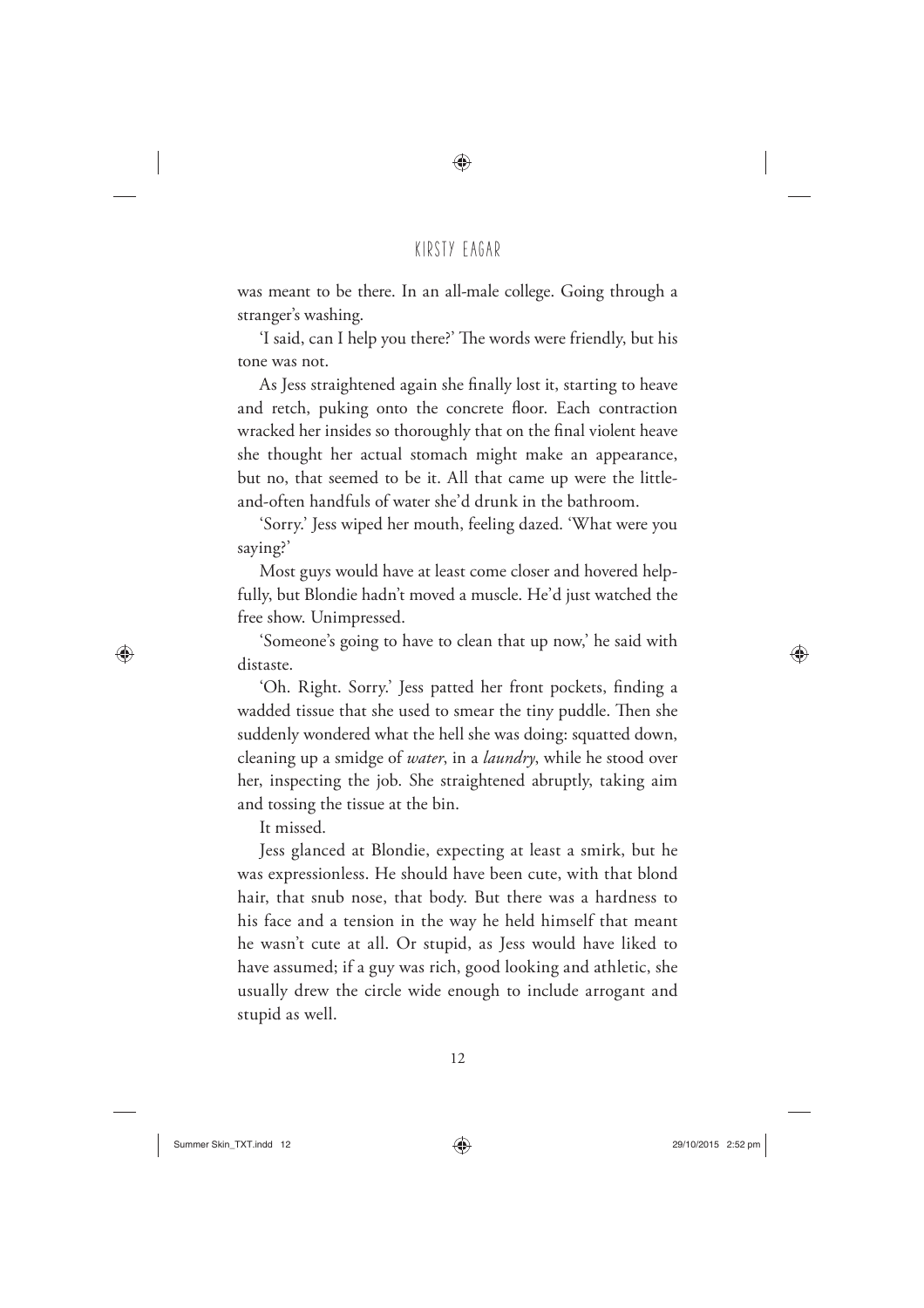His blue eyes were cold, the pupils down to pinpricks. 'You should pick that up,' he told her.

Jess stared at him. Blinked once. Slowly. 'Sure,' she said with a sudden smile, and swooped on the tissue, dropping it in the bin with a flourish. She showed him her hand, fingers splayed, displaying her post-drinking tremors. 'I've had a big night, that's all. And it's so hot today.' She made a fist, rubbing it on her thigh, working sweet and ditzy. 'I'm used to heat, not used to drinking.'

'What are you doing here?'

'My boyfriend's at that lunch? The inter-collegiate thing?' That's it, just keep talking, Jess told herself, stepping back to the open washing machine. Spray him with stupid. 'And he asked me to put his washing in the dryer? But maybe I should have tried a Hydralyte or something first.' She giggled—a high, clear bubbling sound. Seriously, she was like an Aero bar: full of nothing. If he hadn't been making her nervous, she would have been impressed by her own performance.

'You're a fresher?' he asked.

'Hmm.' Jess was expecting him to ask her which college she was at—she'd go with one of the all-female ones, the preferred hunting grounds for knights—but instead he seemed to dismiss her altogether, picking up his things and pushing past her. She flattened against the washing machine, aware of his body, sure it would brush hers. It didn't. He stopped in front of an empty machine and tipped in the contents of his laundry bag.

Jess watched him warily for a couple of seconds, then turned back to Mitchell Crawford's clothes, hastily scooping them into her arms, careful to keep the jersey on top. She hurried to the dryer, walking the long way around, so she didn't have to pass Blondie.

'I know you're lying.'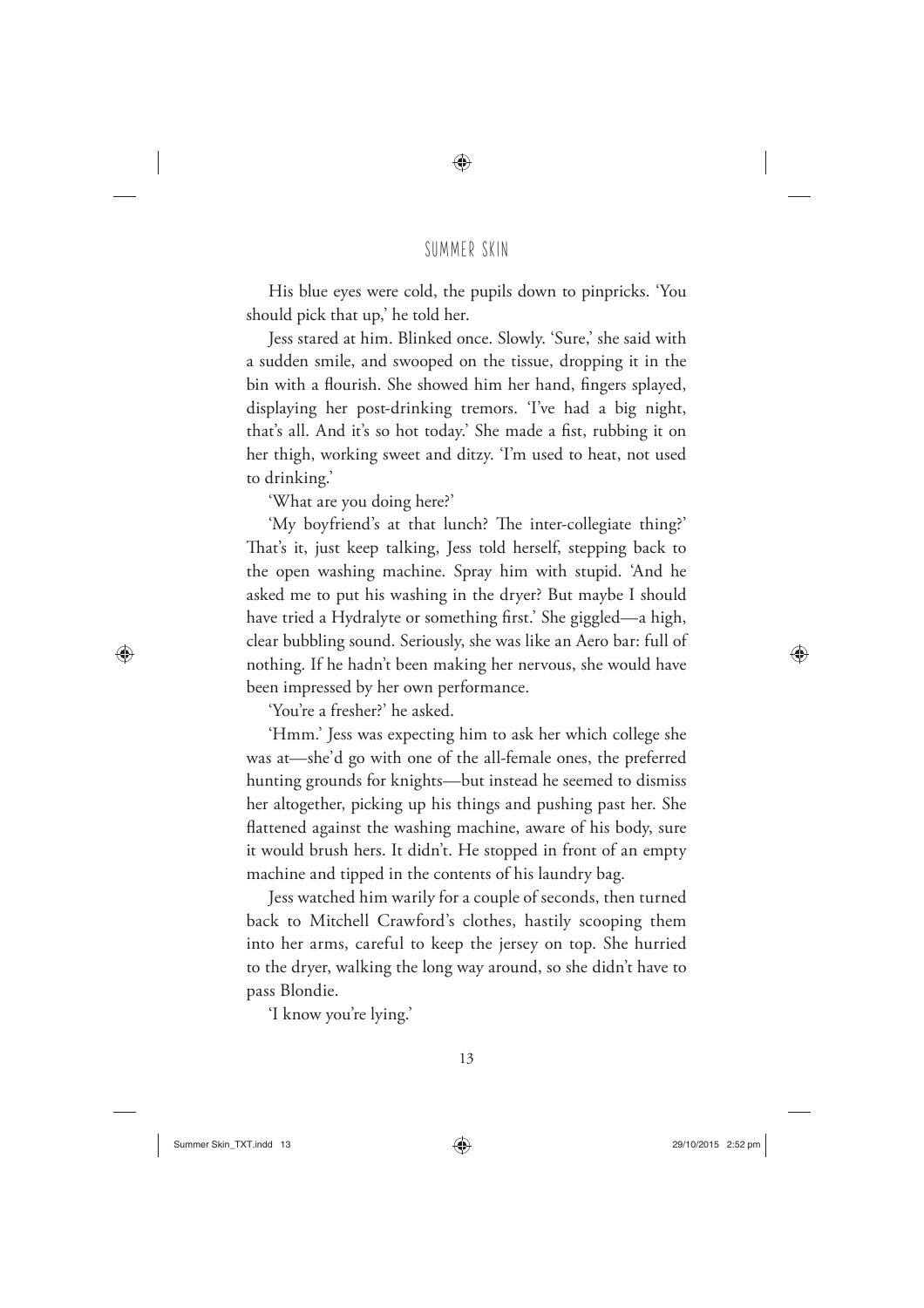Jess whirled around. 'Excuse me?'

Blondie wasn't looking at her; he was measuring out washing powder. 'The song,' he said calmly. 'They're the words, aren't they?'

Jess realised he was referring to the song now playing on the radio. 'Yeah, I guess,' she said. He'd been repeating Meghan Trainor's lyrics, but was there a subtext?

'You should know. It's one of yours.'

'How do you mean?'

He sprinkled powder over his clothes, his tone dismissive. 'It's a chick song.'

There was the subtext: he was a dick. 'I didn't realise music had a gender,' Jess said.

'You want me to open that for you?'

'What?'

Blondie slammed the machine's lid closed and the noise made her jump. 'The door. Of the dryer. Would you like me to open it for you?'

'Ah, no. I'm okay, thanks.' Jess dumped her pile of washing on the table and opened the dryer. For a fresher, somebody was pretty sure of himself. Come to think of it, he looked kind of old to be a fresher, but perhaps that was the stubble shadowing his jaw. Maybe he'd taken a gap year or something.

She was hoping he would leave, but he didn't. Instead, he sat on one of the plastic chairs at the end of the table, riffling through a stack of magazines before selecting a well-thumbed copy of *MAXIM*. Jess started shovelling clothes into the dryer, and, even though he didn't look at her once, she felt watched. Her nerves were shot. Soon only the jersey was left. *Distract him*, Jess thought.

'How's your O-week been?' she asked. 'Predictable.'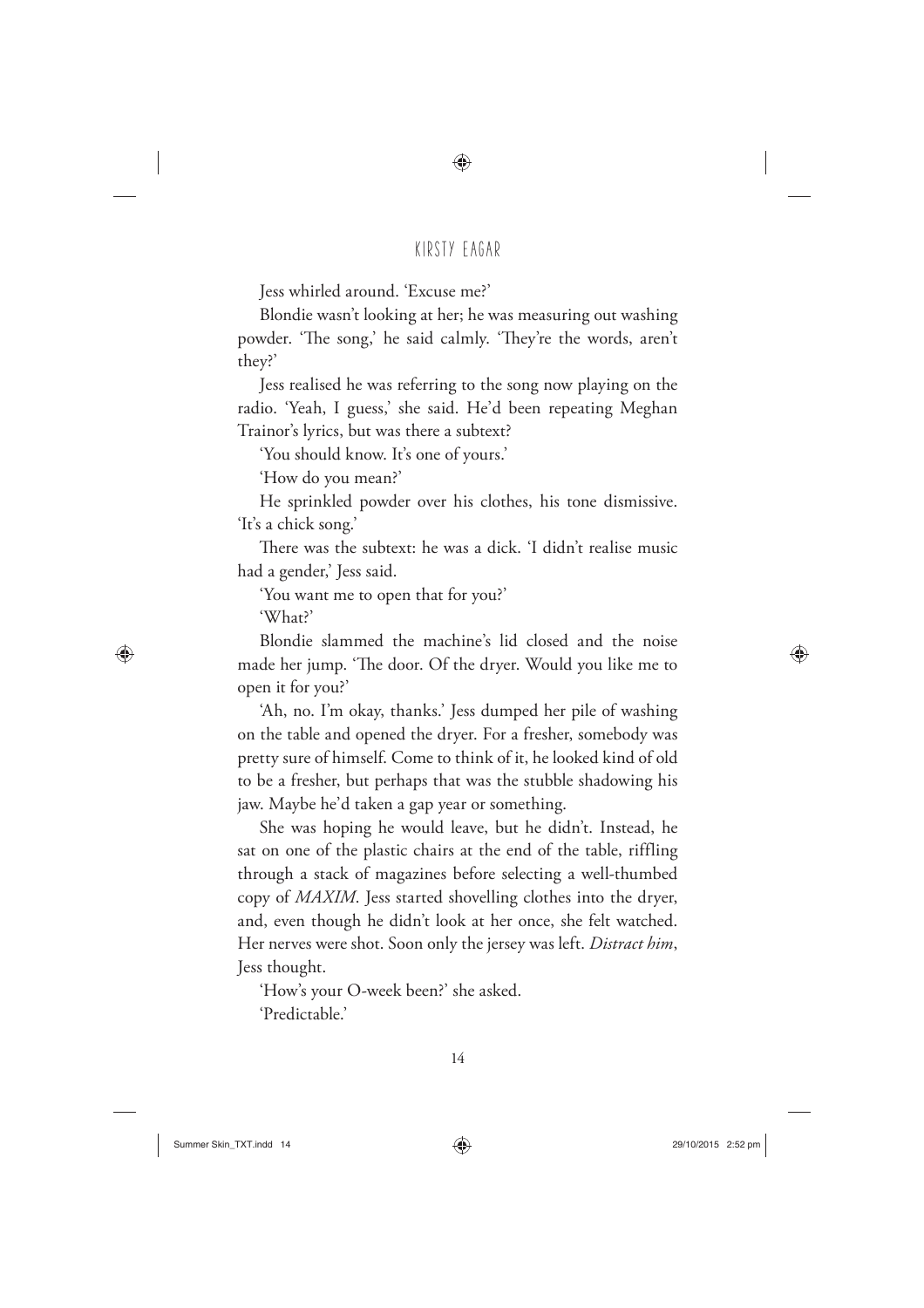'They haven't been too rough on you?'

'Not as rough as they've been on you, by the look of it.'

Jess slammed the dryer door closed with more force than was necessary. The machine hummed into life, and she immediately felt bolder, shielded by sound.

'You forgot the jersey,' Blondie commented, turning a page. He looked up, meeting Jess's gaze, his eyes weirdly bright. She noticed him swallow and she wondered for a fleeting second if she reminded him of somebody else, if that was his problem. But then the moment passed. He raised his eyebrows, an arrogance to the gesture suggesting he expected explanation.

'He doesn't want it going in the dryer. My boyfriend. He's worried it'll shrink.'

'Well, aren't you a good little girlfriend? Running around, doing his washing for him.'

Jess gave him a good-little-girlfriend smile, and said, in a good-little-girlfriend voice, 'I try to be!' Then she grabbed the jersey and headed to the door.

'Who's your boyfriend? You didn't tell me his name.'

Jess stopped, conscious that she still had to pass him. 'Oh, didn't I? Mitchell Crawford. Do you know him?'

'Not well, obviously.' he said, dismissive once more. Did that mean he was a fresher? Jess wondered. 'I'm curious, though.'

'Hmm? About him?'

'No, about you. How did you meet?' Blondie put his magazine down, giving her his full attention. 'I mean, you're . . .' he tilted his head to the side, eyeing her with an expression that suggested whatever she was it was lacking, '. . . a fresher. And he's not. So . . .'

'Actually, I met him on the holidays. He's from the same town.'

'Yeah? Where's that?'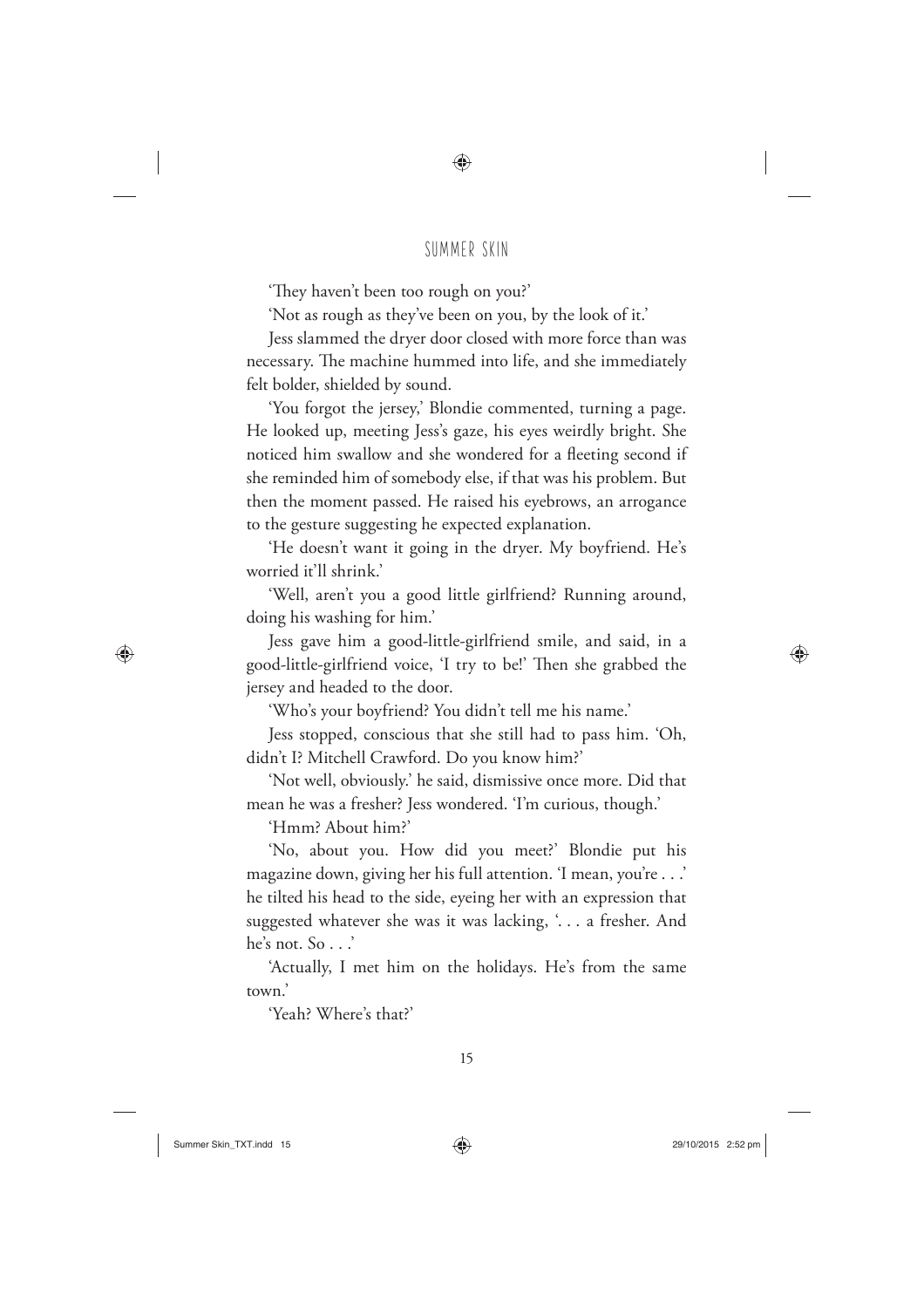'Rockhampton. We got together one night when we were out. At the Heritage. That's a pub there. I mean, a club. Well, a pub-club. In Rockhampton.' Jess gave a little cough, covering her mouth. 'Where are you from?'

He leaned back in his chair, his hands linked behind his head, letting his gaze come to rest somewhere below her eyes. 'Not Rockhampton.'

'Well, that's lucky. For you, I mean,' Jess said, ignoring the urge to cross her arms. 'You know what? I'd better go. I think I'm going to be sick again.' She said the words mechanically, pointedly, not bothering with the charade at all now. She expected him to stop her, or at the very least tell her to leave the jersey, and she didn't even care. Let him try.

But to Jess's surprise, Blondie did nothing, just turned his attention back to his magazine. Maybe he had bought her act after all, and he was only giving her a hard time because she was a woman, and that was the Knights way. Only, when she reached the doorway, she couldn't stop herself from turning back one last time. Because she'd won. And boys like Blondie always turned Jess into a bad sport.

'Well, I guess I'll see you round then,' she told him, singsonging the words, a smug little smile of triumph pulling at the corner of her mouth.

Blondie looked around in a way that suggested he'd forgotten she existed. His face changed as he processed what she'd said, and he let his gaze tally up each and every facet of her bedraggled appearance, his expression somewhere between amusement and . . . yes, it was pity.

When he answered, he showed his teeth, like he'd enjoyed a joke. 'I doubt it.'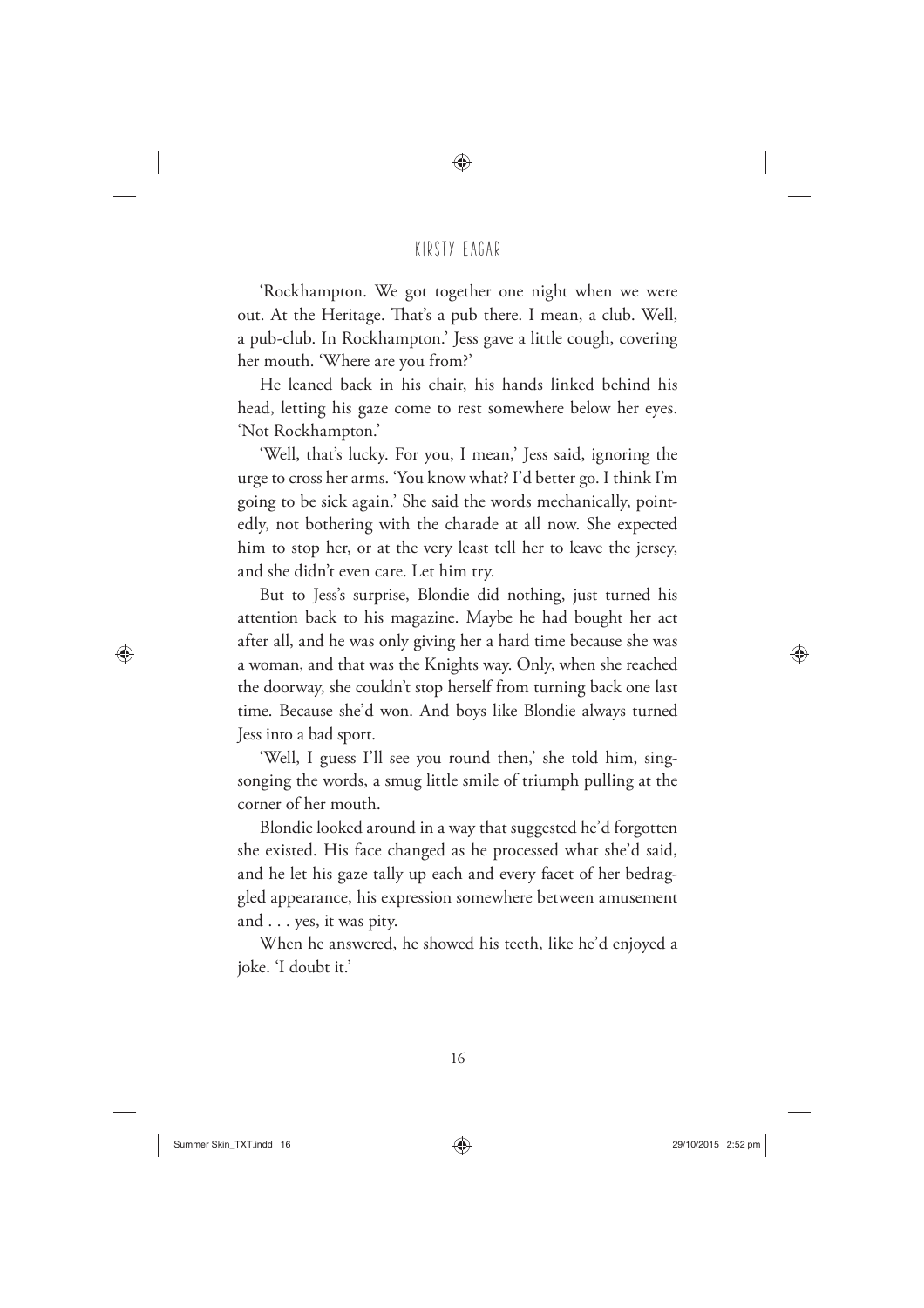### **Chapter 3PICTURES**

Pack at Unity, the first thing Jess did was take a shower. When<br>Dshe returned to her room, she left the door open, sliding one of Ushe returned to her room, she left the door open, sliding one of the slatted wardrobe doors across to screen the doorway instead, hoping to generate cross flow—the wardrobe doors were on tracks for that very purpose. When none appeared, she scraped a coin from the pile of loose change on the desk and stood on the bed, setting to work on the screw that held the window's tracking. Windows at Unity were immense, stretching the width of each room and over half the height. It was probably for safety reasons that they were restricted to only opening by a foot unless of course you busted the tracking, in which case they'd swivel to horizontal and beyond. Everybody did it.

Jess secured the window in its new position, using the belt of her dressing gown as a temporary tie, flooding the room with sky. As she did so, the sprinkler system on the oval below flared into life. Her room looked towards the river. An afternoon breeze pushed through the room, bringing with it the scent of water and a hot smell Jess associated with restlessness. Summer. It made the timetable she'd pinned to her corkboard dance.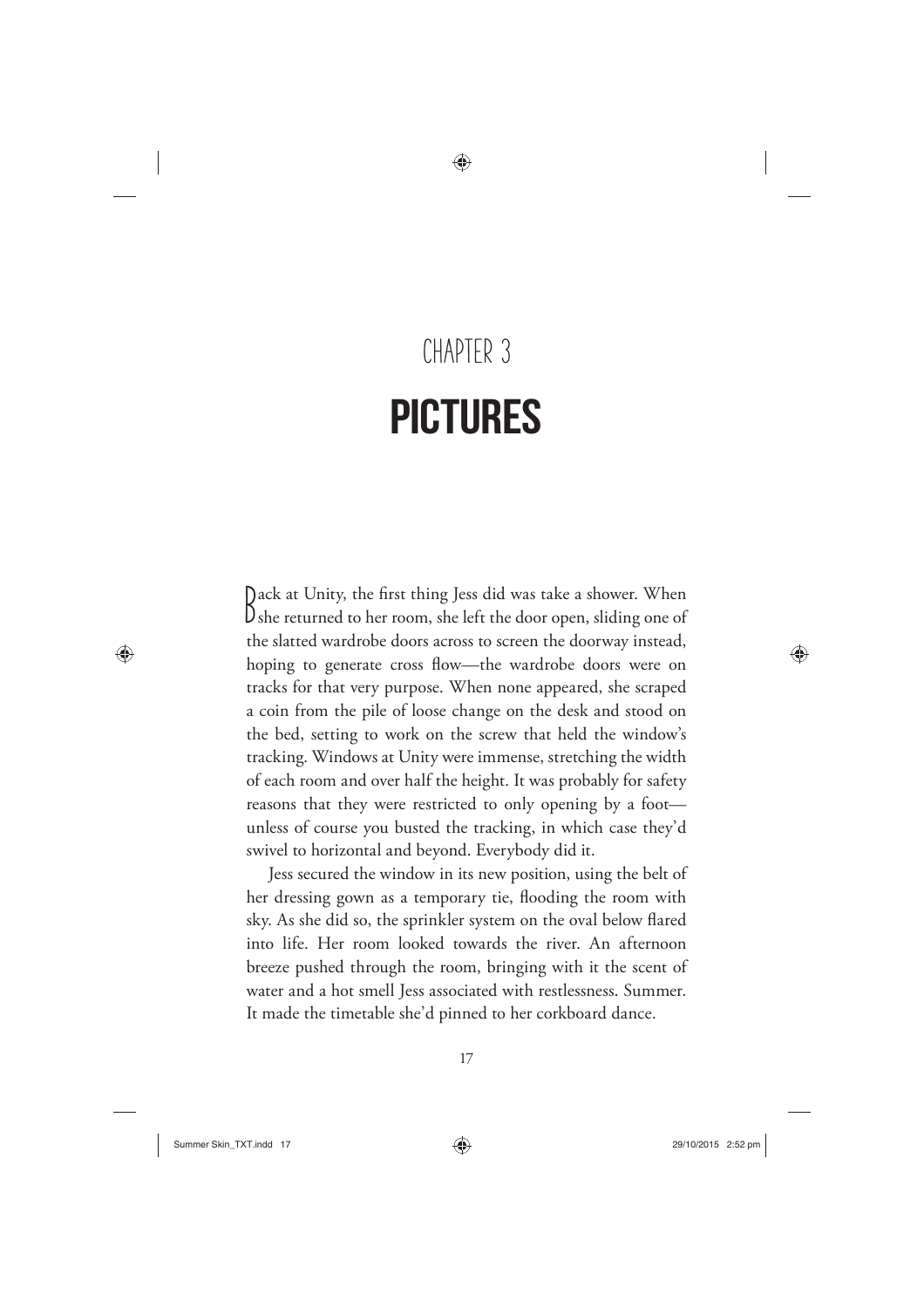She ate some chips from the open packet on the shelf above her desk—salt and vinegar; good hangover food now that her nausea seemed to have finally abated—and looked at the bags clumped on the floor. She should finish unpacking. Outside, she could hear the voices of her floormates in the process of doing just that, doors open so they could shout to each other from their rooms ten of the twelve of them had been on T-floor the previous year, so it was a reunion of sorts. But what Jess did instead was blow-dry her hair; properly, using a large rounded brush, stopping from time to time when her arms ached. When she was finally done, her long toffee-brown hair was at its full-bodied best, her fringe feathered. Then she tweezed her eyebrows, her dressing gown gaping as she leaned towards the mirror above her dresser. She stopped suddenly, studying her reflection. Made a face.

'I doubt it.' Her tone was sour.

Dropping her gown to the floor, Jess rummaged through one of the bags and pulled on undies and a singlet top. Then she slumped in her study chair, legs up on the desk, examining the stolen jersey while she finished the last of the chips. It was still damp. The funny thing was, according to the tag, it wasn't Mitchell Crawford's but, rather, Julian Lloyd's—whoever the hell he was. The person Jess's thoughts kept returning to, however, was Blondie. *I doubt it*. Using nail scissors, she carefully unpicked the label, and then pitter-pattered her hand across the desk like a spider, finding her Zippo. She opened it with a flick of her wrist, spinning it around her middle finger, before hitting the flint-wheel with her thumb. *Flick-spin-scritch!* Jess did this so quickly it wasn't a party trick anymore, but a twitch, a nervous condition.

She smiled at the flame, feeling an answering glow somewhere deep inside her. Then she burnt Julian Lloyd's tag to a blackened, charred crisp, holding it with her tweezers.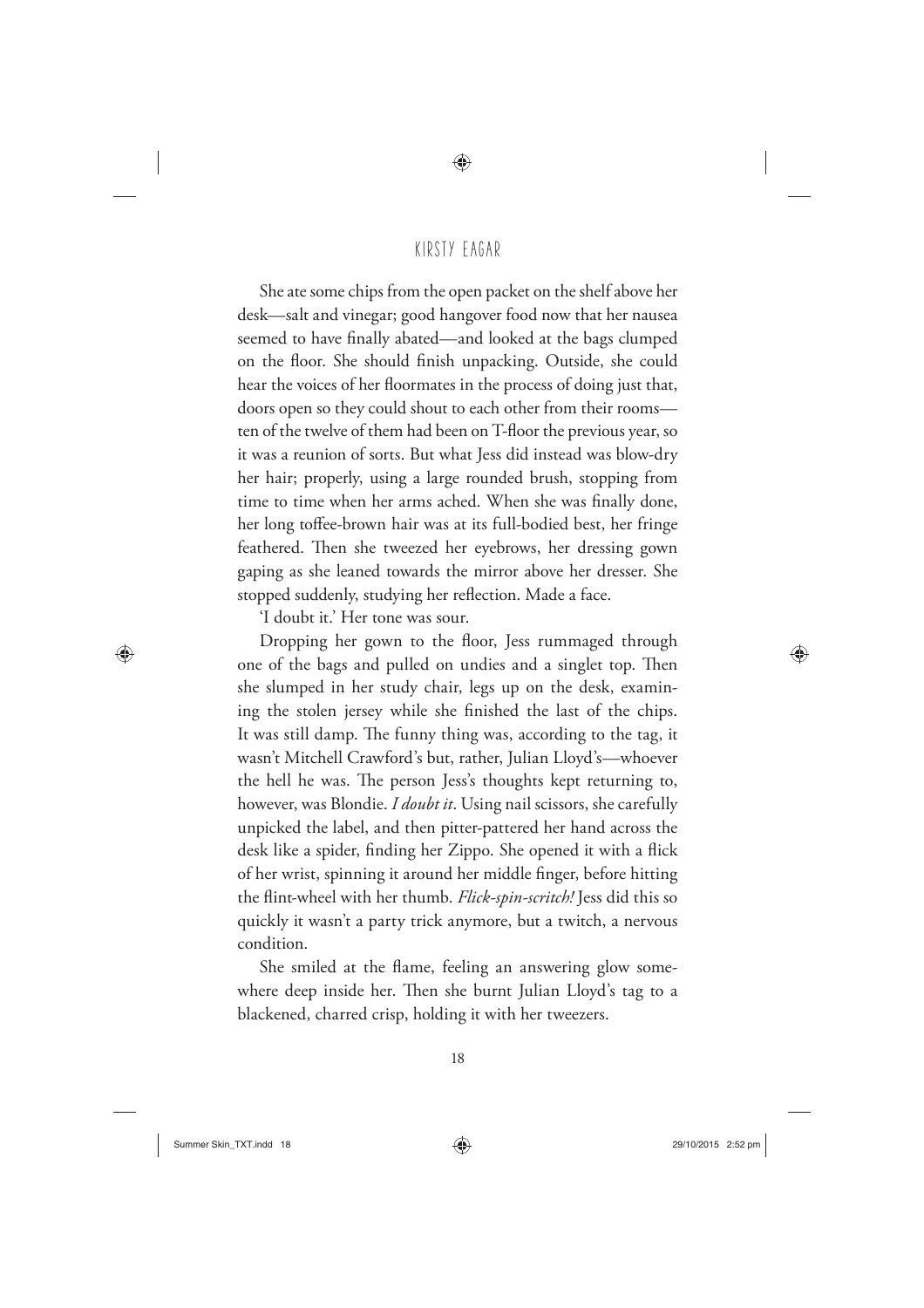She'd just dropped it in the empty chip packet when a military *rat-a-tat-tat* shook the frame of her wardrobe door. Jess hastily scrunched up the jersey and shoved it in the pigeon hole above her desk.

'Still burning shit?' Leanne asked, shoving the door aside with such vigour it rattled along its track and smashed into the wall. 'You should get that looked at.'

'Do you have to do that?' Jess asked with a pained look at the door. She exhaled. 'I thought you were Farren. Have you only just got back?'

Leanne nodded, pushing inside the room with some difficulty, a large canvas bag slung over one shoulder. She pulled off the cap she was wearing, ditto the sunglasses, then slung the bag onto Jess's bed and unzipped it.

'Check this out,' she said, sounding pleased. 'It's one of those cool retro ones.' She held up an aqua toaster, showing it to Jess. 'What? I needed a new one.'

'You're getting crumbs all over the floor. Did you even look for a jersey?'

Leanne glanced at her, her face untroubled. 'Yeah.' Her voice suggested it was obvious. Over the holidays she'd had her dark hair dyed Rihanna-red and undercut. It made her startling green eyes even more startling. 'Didn't find one, though. Look! Got this for Allie.' She held up a sandwich press, and Jess groaned. 'Relax. No one saw me.'

'Th ere are cameras.'

'I was incognito. Anyway, I went out by the river.' Leanne stepped backwards so she could peer at Allie's room, directly across the hall. The strumming guitars of Wish emanated from her open doorway. 'Damn. Where is she?'

Allie always turned her music up as she was leaving her room—like she could take the music with her, or she didn't want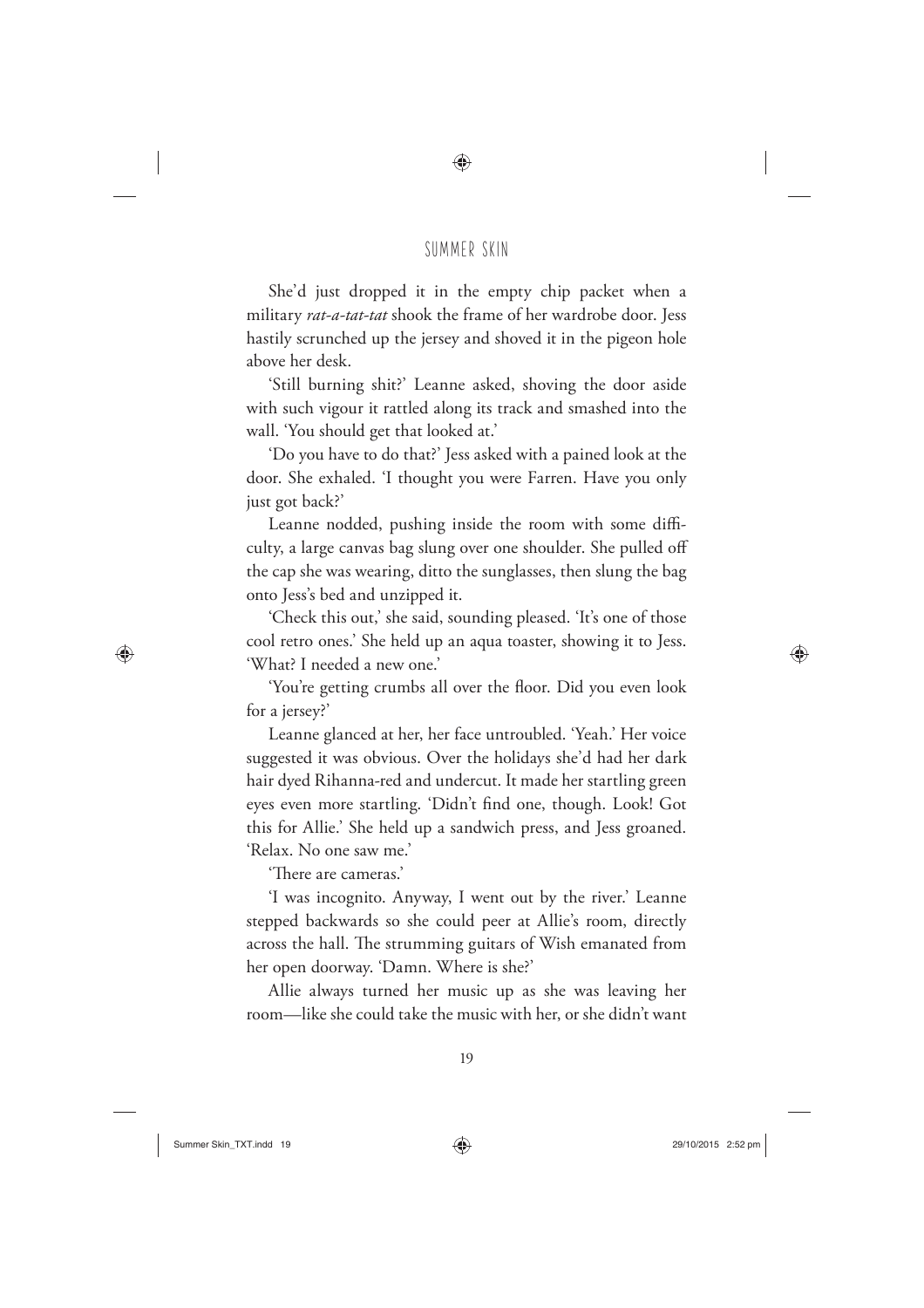her plants to feel lonely while she was gone. Jess wasn't even sure it was a conscious decision. Leanne would know: she and Allie were both from Mackay, and had gone to the same high school, back when Allie was Allison.

'No idea,' Jess said.

'Check Instagram.'

Jess laughed. 'Funny one.'

'Yeah, because it's true.' Leanne snatched Jess's phone off the desk. 'Why's it off? Who turns their phone off?' She pushed the side button and Jess's Nokia returned to life with a series of little chimes. Leanne studied the screen, laughed. 'Okay, that makes sense.' And Jess knew she'd seen the missed calls.

'Use your own phone,' she said sulkily.

'The screen's wrecked. I need a new one. Hey, on that-I think we should sell the Telstra shares.'

'You don't sell shares in Telstra just so you can buy a phone. That's a terrible trade. This way you're making money off all the suckers who do own phones.'

'My share is only a couple of hundred bucks. Not like it matters. I'm skint'

'It will matter, though. Trust me,' Jess said patiently. 'They've just announced they're doing dividend reinvestment. Do you know how big that is?'

'I don't even know what that means,' Leanne said, her eyes still on the screen. 'But, okay, Buffet, I'll take charity then.' She tapped away for a very long time before Jess processed what she was doing.

'What are you up to?' Jess tried to snatch the phone off her, but Leanne moved away. She showed Jess the screen, and Jess peered at it, starting to laugh at the comment Leanne had left on Allie's latest upload: *Show us yer personality!* Then realisation hit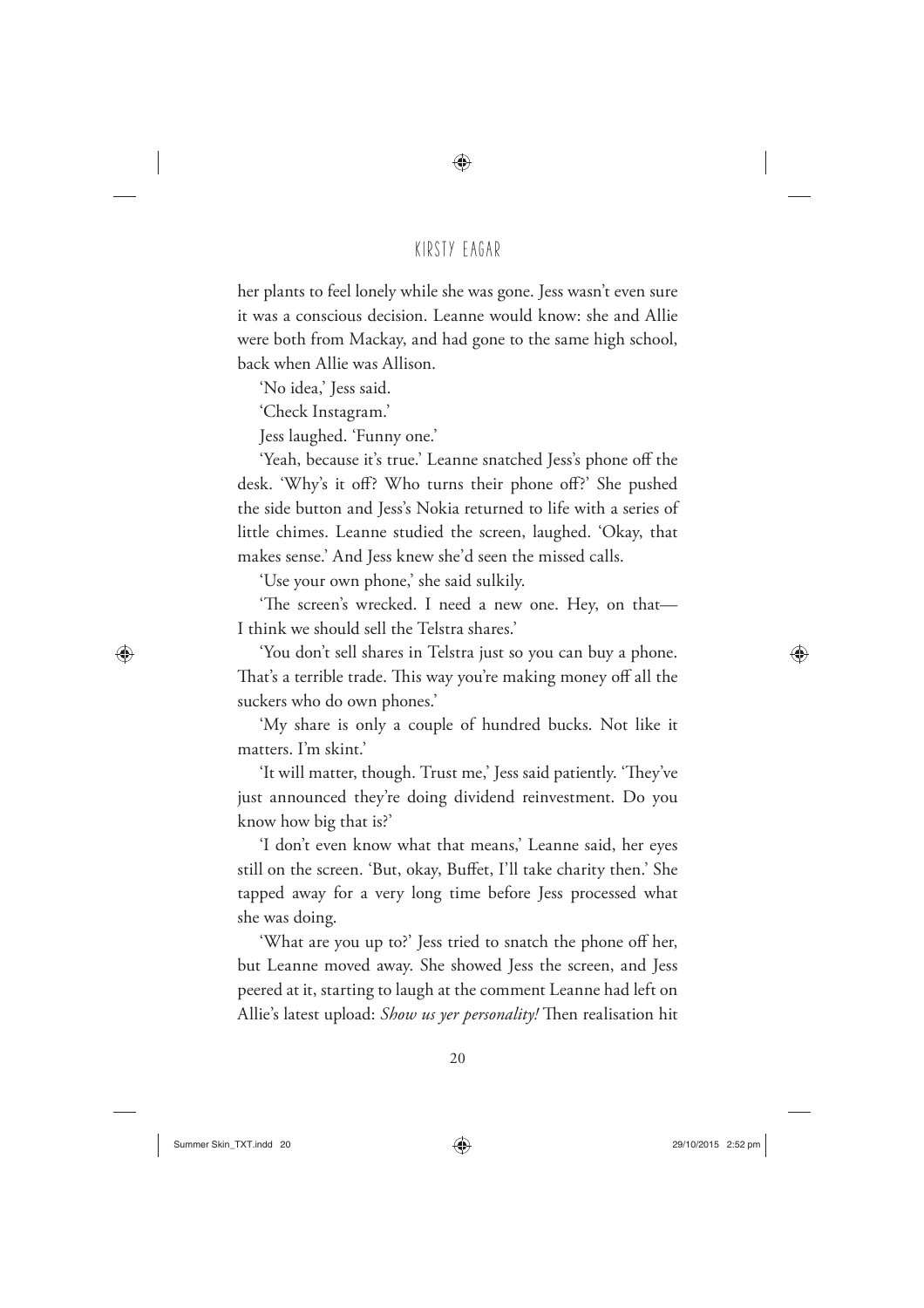her and Jess's eyes widened, and it was Leanne's turn to laugh. 'She'll think I said that!' Jess protested.

'How'd you go, anyway? Score?' Leanne asked.

Jess felt a surge of pleasure that blew away the vestiges of brooding. She pulled the jersey out of the pigeon hole and unfurled it like a flag, trying to play it cool. Usually, Leanne did all the daring shit.

Leanne gave an admiring whistle. 'Way to go, Flash.'

'Just got lucky,' Jess said modestly, feeling stupidly pleased.

'Here, put it on.' Leanne held up the phone. 'Let's take a snap.'

'What if Farren sees it?'

'She's not even on Instagram.'

A slow smile spread across Jess's face. 'Okay. But make sure it's not obviously a Knights' jersey.' She frowned. 'And I want to look good. *Allie* good.'

She pulled the jersey on and posed as Allie would have done: looking seductively over one shoulder, her long hair teased and arranged around her face, pouting even—and Jess never pouted.

'Filter?' Leanne asked when she'd taken the shot, like you might say, *Sauce?*

'*All* the filters,' Jess said. 'I told you, I've got to look good. And caption it. Say, "Doubt this, wanker".'

'That's a bit strong for you, Smiley,' Leanne mused, tapping the screen.

'Private joke.'

'Done and done,' Leanne said, finally handing over the phone.

Then both girls froze, because from out in the hallway, a booming voice said, 'Where's Jess? Is she in there?' Another voice answered in the affirmative.

'Farren. *Fuck*.' Jess ripped the jersey off, shoving it back in the pigeon hole. 'Quick, hide that bag! It's got the Knights crest on it.'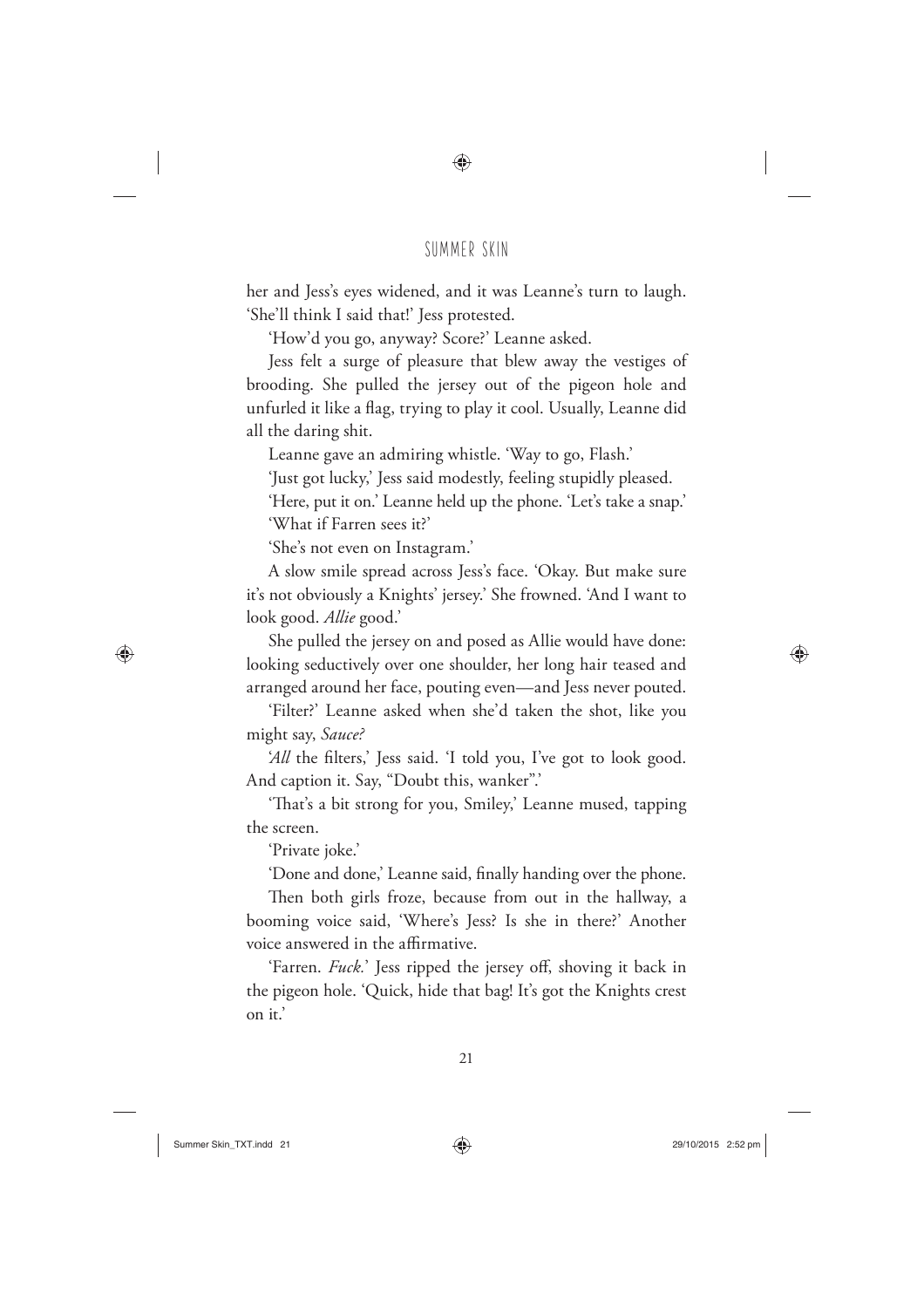But what Leanne did was throw the bag down on the floor with the others, kicking it over so the crest couldn't be seen. Just in time, because Farren Ghosh came through the doorway like the human tornado she was—a tornado wearing purple Docs, a galaxy-print miniskirt, and a Unity jersey from two years ago—entering the conversation as she always did: as if they were midway through a different conversation.

'Now, look, don't make it difficult for me. We've got half an hour to have that barbecue set up. I want the freshers to meet their mentors before the Head starts making speeches.'

'Use your minions. What's the point of being president if you don't?' Leanne said, sidestepping her with a smoothness Jess admired.

'I *am* using them. But we need more hands,' Farren said, swivelling around as she spoke because Leanne was already at the doorway. 'Allie's helping,'

That made Leanne pause. Jess, too, was surprised. 'She is not,' Leanne said.

'She is. Come on, don't make me beg.'

'Okay, I won't then,' Leanne said, and left.

Farren made a huffing noise, and turned her attention back to Jess. Frowned. 'Don't you want to get dressed first?'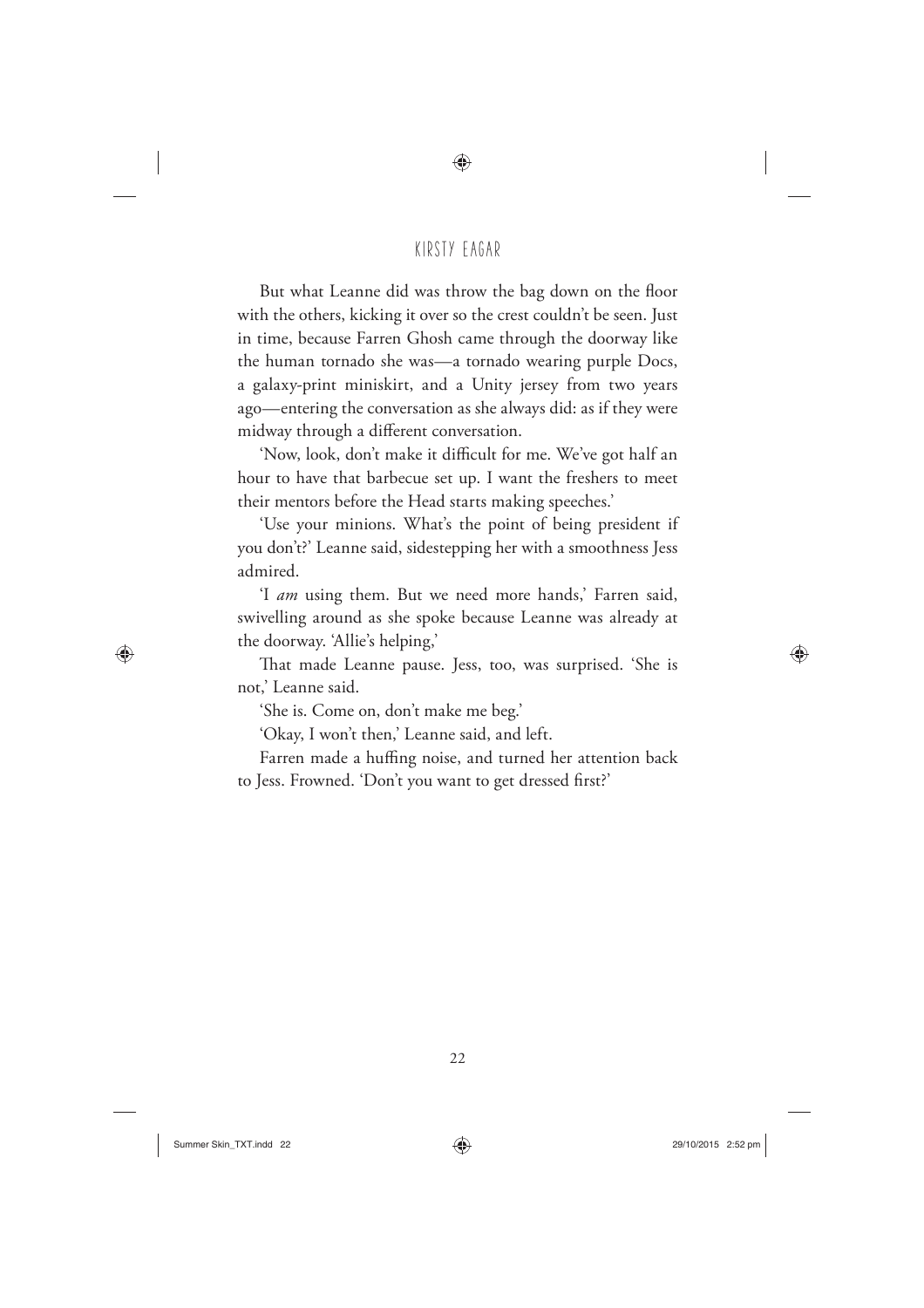### **Chapter 4**

### Known **BETTER**

**'**Okay! There are several ways to tie a toga, but I'm only going to show you one. If you don't listen you'll have to work it out yourself, because I am not your mother and I don't repeat myself,' Farren bellowed.

Jess, standing beside her, snickered. 'Rehearse that much?'

'Start by making a noose,' Farren said loudly, giving Jess a look. She clicked her fingers impatiently and Jess handed over her sheet.

As Farren started winding the tail of the sheet, Jess looked around, pressing her beer to her cheeks and neck. The first few days of semester had been oppressively hot, the air syrupy thick, but for the first time that week there were clouds in the sky, and, now the sun was setting, the stillness seemed charged, expectant: a thrumming beneath the murmur of music and voices. Ahead of that night's inter-collegiate toga party, Farren, president of Unity's student council, had decided to split the college for pre-drinks. The girls had gathered on Unity's flat concrete roof; the boys were down in the bunker.

Most of the freshers were paying rapt attention, sitting directly in front of Farren and Jess, sheets bundled in their laps,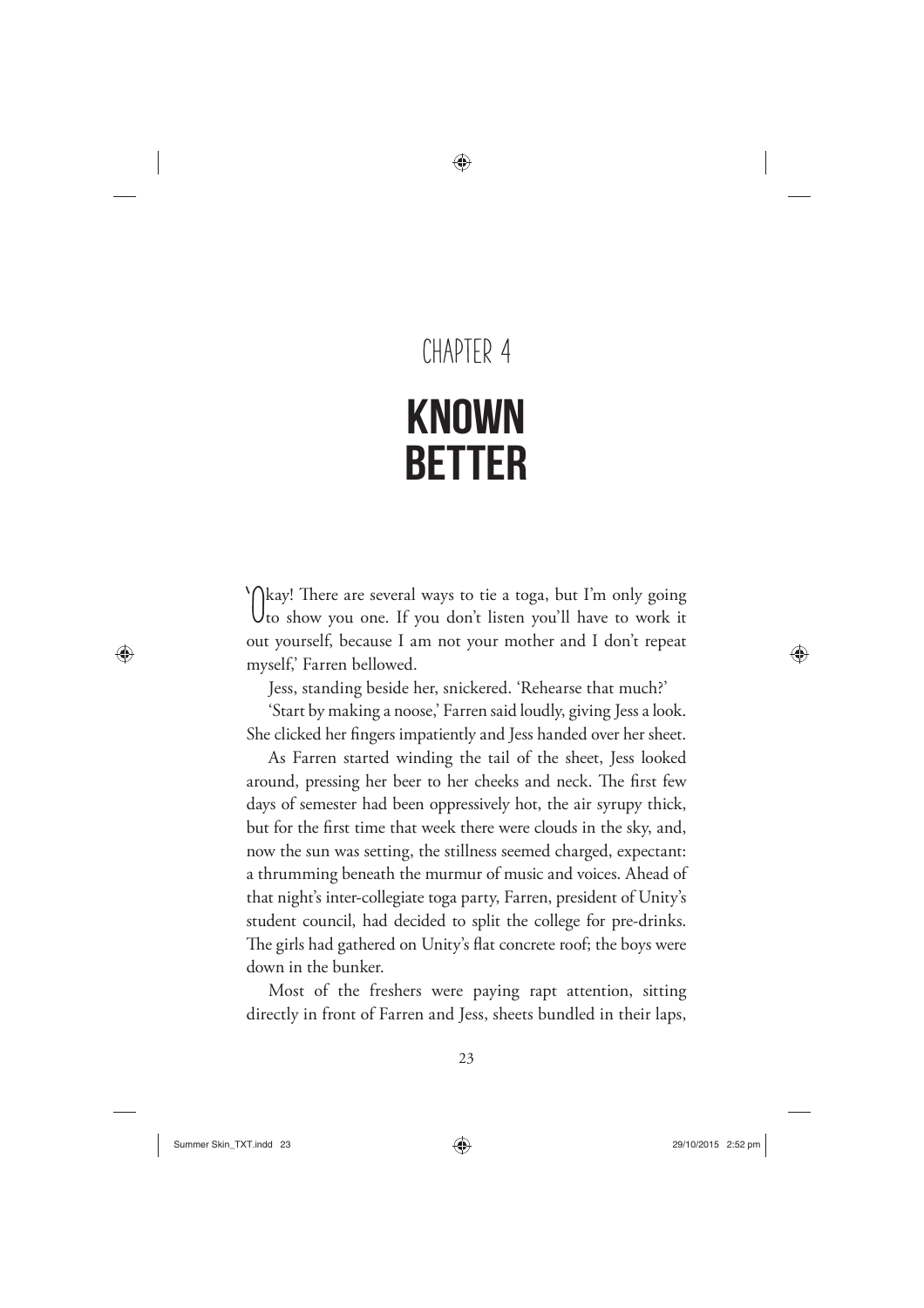all of them in bikinis or one-pieces—a sea of summer skin. The older girls had already wrapped their togas and were further back, only pretending to listen. The T-floor girls, Farren and Jess's floormates, weren't even pretending. They had their backs to the presentation and were absorbed in pouring their drinks over the railing—presumably they hit target, too, because there came a distant shout.

Farren turned to Jess. 'Arms up, sunshine.' She was British Indian, and still had traces of her English accent despite having lived in Australia for eleven years. Jess, accordingly, held her arms out wide as Farren started wrapping the sheet around her trunk. Tightly.

'Jesus, Farren, it's not a corset,' Jess said. A mistake, because if anything Farren pulled it tighter. Farren was yet to tie her own toga, or maybe she didn't intend to. It was draped around her shoulders like a cloak, paired with a black crocheted bikini top, red velvet shorts, fishnet stockings and her purple Docs, her long dark hair in two plaits. Jess wished she could work a look like that. She felt conservative by comparison in her cut-offs and Black Milk Pixie Dust zippered one-piece (limited edition, thank you very much).

'When you've wrapped it, loop the roped tail around your neck and tie it off with the other tail.' Farren stood back to admire her handiwork. 'If you want more shape, tie some cord around your waist, or under your boobs.'

The freshers broke into a polite round of applause.

'You're kidding,' Jess said.

'They're terrified of me,' Farren murmured, looking pleased.

Jess glanced past her at the T-floor girls. Leanne finally seemed to have remembered she had a part to play, and had stopped dicking around. Giving Jess a theatrical thumb's up, she shouted, 'Hey, Farren!'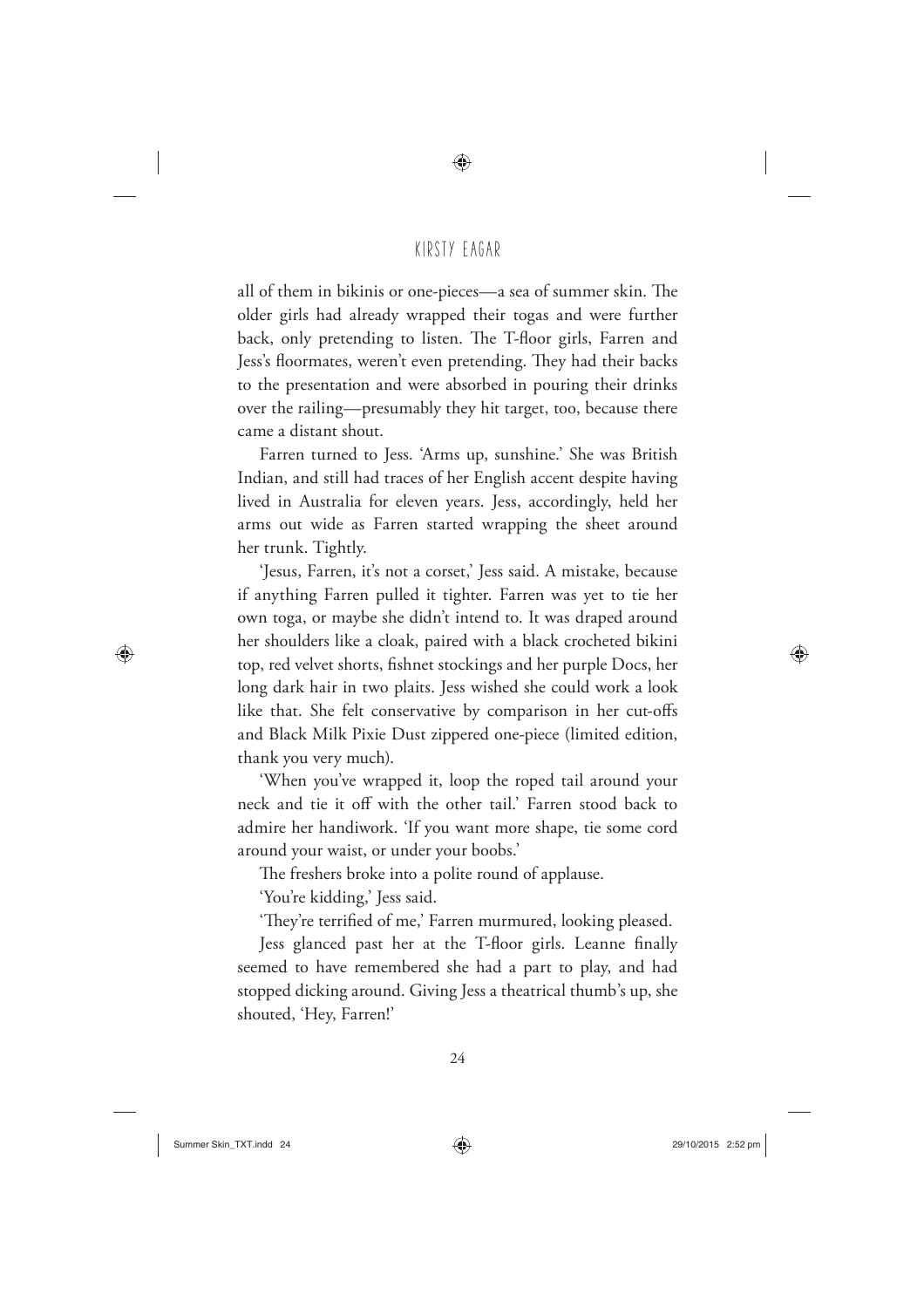Farren turned and Leanne held up her phone. Jess's phone, actually—Leanne had demanded a working prop. 'Mikey called. He needs you down in the bunker.'

'Why didn't he call me?'

'That's what I asked him. Do I look like your secretary?' Leanne said, appealing first to Farren, and then to Vanessa Ng, who actually was Farren's secretary. Vanessa shook her head.

Farren left, muttering dark things about the usefulness of her vice president. Jess knew they didn't have to worry much about their cover story, because when Farren reached Mikey she probably would discover he needed her help with something. As soon as Farren was gone, Allie, standing near the sound system, dropped the volume on Meg Mac.

'Okay!' Jess shouted, trying to get the girls' attention. 'We're going to have to make this quick, so listen up. Guys? Hey!'

'Shut the fuck up, bitches!' screamed Leanne, joining her in front of the group, and there was a sudden silence.

Jess coughed, nodding her thanks, feeling nervous with all attention now focused on her. It was different standing up there beside Farren; Farren just sort of filled a space. 'So, last year, at the toga party, the guys from Knights ran the inaugural Dragon Slayer Sweep.' With those words, the quiet seemed to take on a different quality. The girls had not only stopped talking, they'd stopped moving.

'Yeah. Most of you know what I'm going to say. But for those of you freshers who don't—it was a cash prize that went to the first knight who slept with a Unity girl. Given that we don't actually have a herald, take the dragon label as a further insult.

'The guy who won it slept with Farren. She went back to his room. Obviously, she knew nothing about the sweep none of us did.' Jess's voice grew raspy, her face starting to burn. She cleared her throat. 'And she also didn't know that the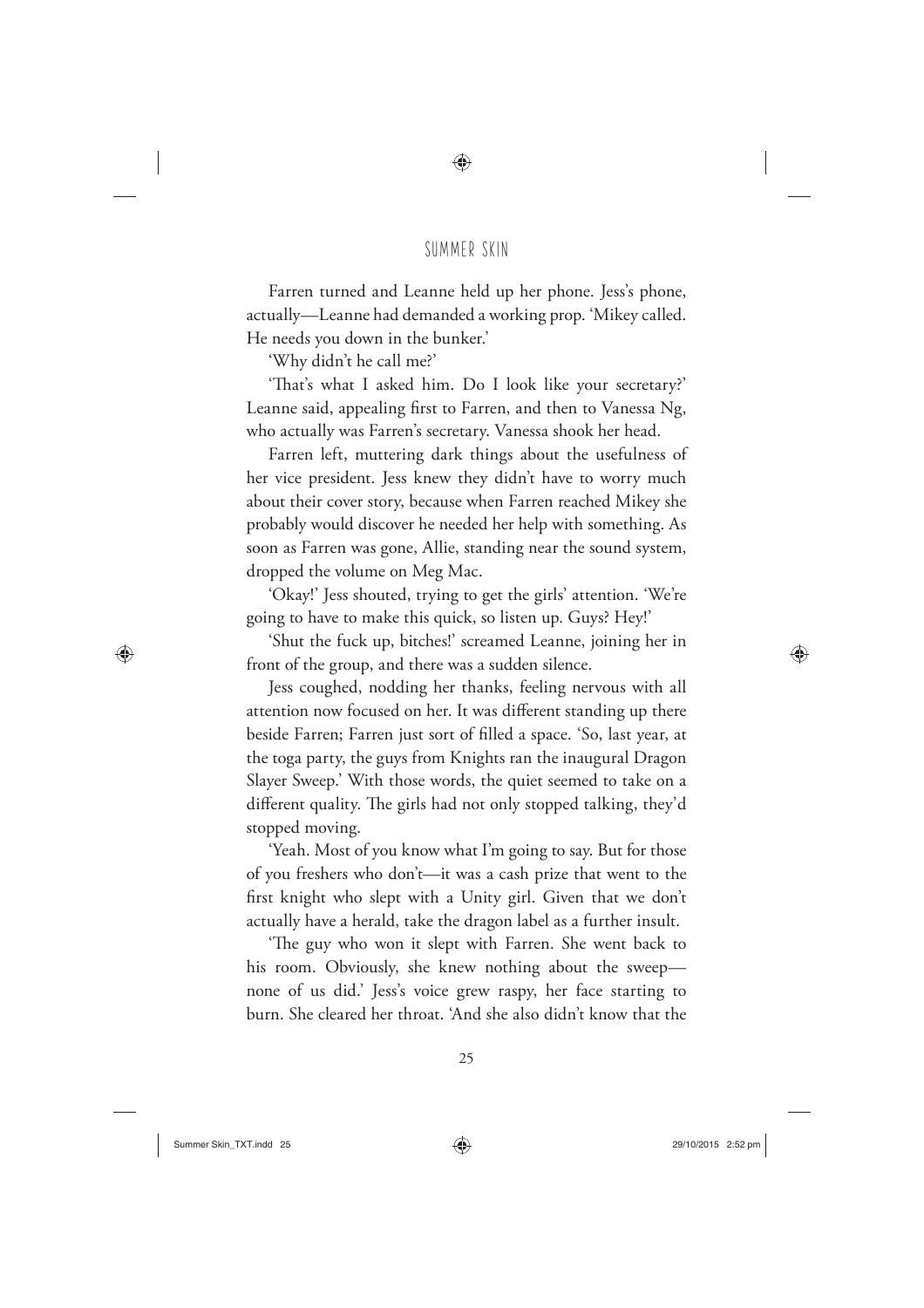arsehole was going to stream everything to two other guys—the judges—in another room. Thanks for that, Skype. So, you can imagine how she felt when—' Jess broke off, unable to finish the sentence, shaking her head. Even now, it made her so angry she wanted to kill somebody. Because she'd been there when Farren returned to Unity, been witness to her distress.

One of the freshers put up her hand, which reminded Jess of high school, and in that moment she was aware of the vast distance between who she'd been back then and who she was now.

'Speak,' Leanne scolded. 'Don't put up your hand, just speak.'

'Did Farren take action?' the fresher asked, and it wasn't really a question so much as a prompt, an expectation.

Jess opened her mouth, then closed it again, glancing at Leanne, who made a don't-look-at-me face. 'Um, no, she didn't,' Jess said eventually. 'It was kind of complicated. She didn't want—Like, she felt that if she did, she'd be admitting there was something to be ashamed of, and . . .'

A different fresher started to raise her hand, realised what she was doing and lowered it again. 'Are they still at college?'

'The guys who did it?' Jess shrugged. 'We don't know. She never told us who they were. And no one from Knights would say anything—they protect their own like that. The whole thing kind of got hushed up. So . . .' Her voice had grown raspy again, and she coughed. 'The thing is, tonight brings it up again. We want to make tonight about something else—'

'Cutting it short, we're holding our own competition,' Leanne said, putting Jess out of her misery. 'The inaugural Knight Rider challenge. I came up with that, by the way, so feel free to clap.' That broke the tension. A wave of laughter passed through the girls, followed by applause, hoots and cheers. 'But don't be misled by the name,' Leanne continued. 'To participate, you do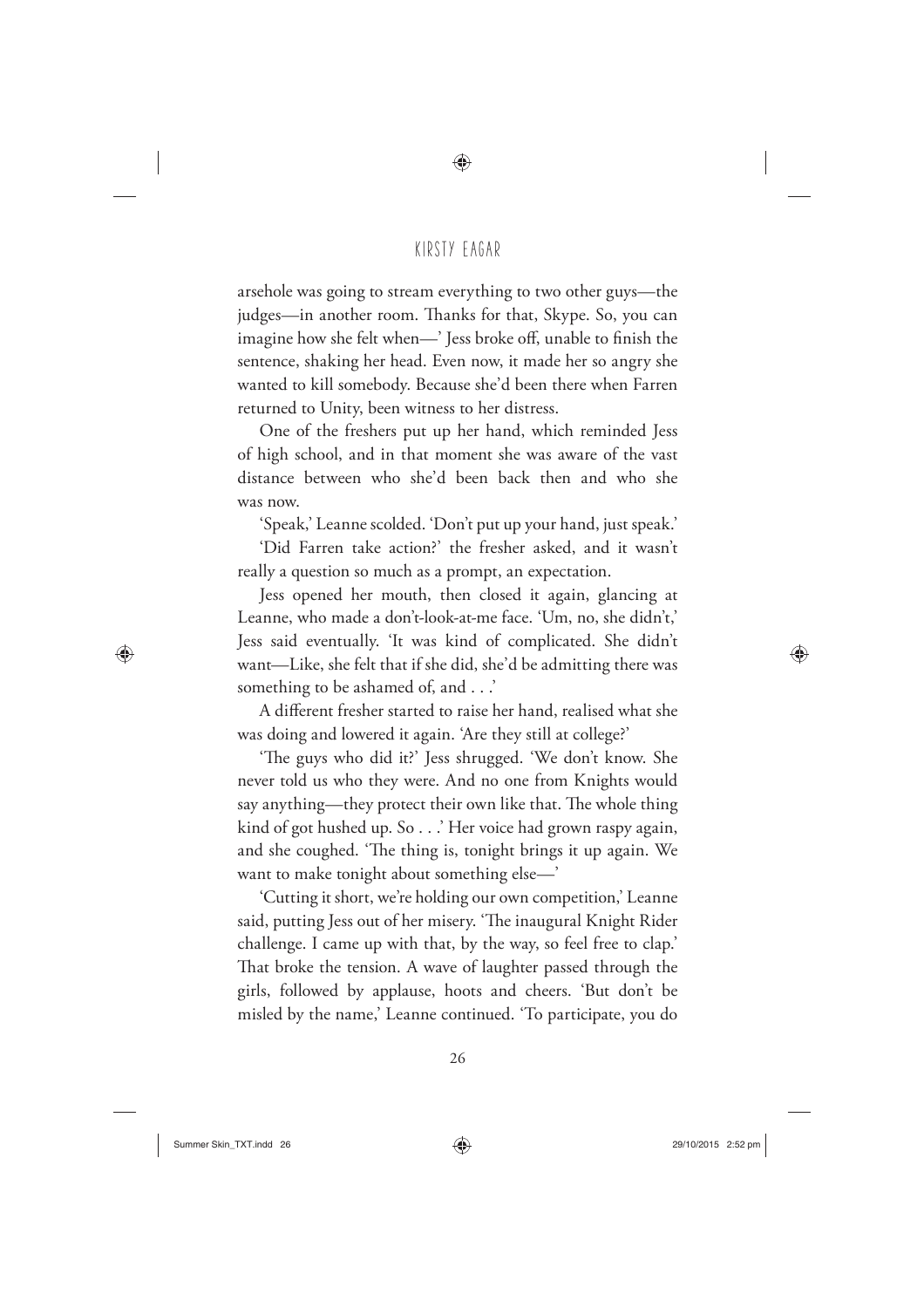not ride a knight. In fact, under absolutely no circumstances are you to—'

'Sit on their lance,' Jess finished for her.

Leanne barked an appreciative laugh. 'Exactly. No sitting on their lances, no letting them *Virile Agitur*. Do not sleep with a boy from Knights—'

'Ever,' Jess added, extra vehemence in her voice because she'd had a sudden memory of Blondie standing over her while she swabbed a concrete floor. 'Because if you do, you're like a traitor to Farren, and every other girl in this place. And—and—well, just every girl. Full stop.'

'That was so beautiful,' Leanne said, patting her on the arm. 'So we've all got the point? If you make jiggy-jiggy with a knight, Jess will ask you to leave the college. Obviously, tonight, you won't get them back here on the promise of a coffee alone, though, so you are going to have to pretend you're up for it. Then, when you've got a live one, the first thing you'll need to do is restrain him. If you pick a fresher, chances are he'll pass out anyway, but we've also got a whole bunch of these.'

Leanne nodded at Allie, always her willing assistant, who stepped forward, holding a plastic bag. Her sheet wasn't fashioned in a toga. Instead, she'd wrapped it around her like a towel, securing it with a badge of the Aboriginal flag, displaying her ample cleavage. She probably had a strapless bra or bikini top on beneath it, but you couldn't be sure—nothing like suspense as an attention getter. Jess glanced around the faces in front of her, saw all those eyes focused on Allie, and she knew the thoughts going through their minds as they toted her up: wearing her sheet that way might have showed off her rack, but it didn't do anything for her chunky shoulders. With her golden brown skin and blonde hair worn loose and tousled, she had the beach girl look down pat, though. Her make-up was minimal, smoky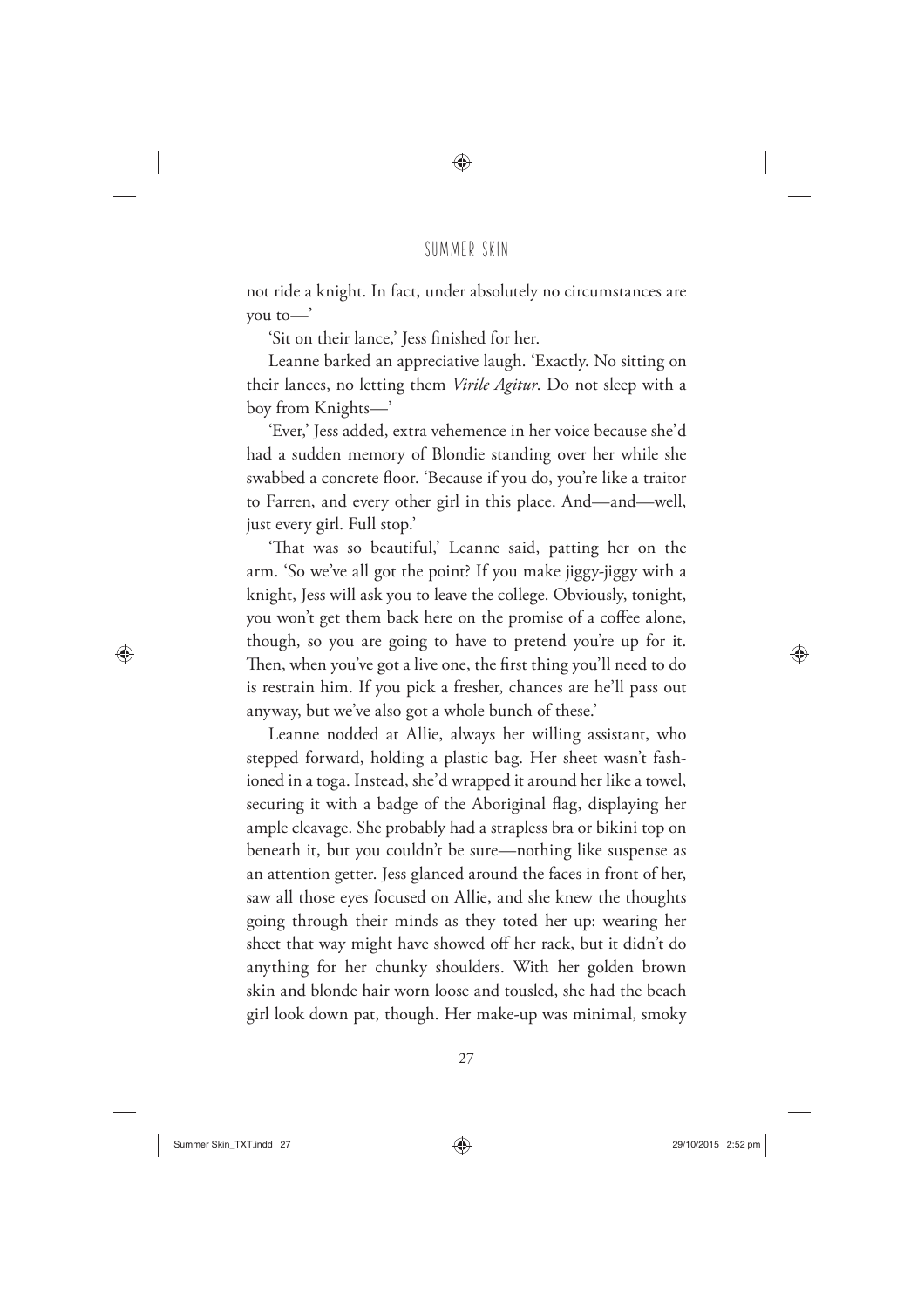eyeliner and glossy lips. And her legs were good, but were they good enough for the slits she'd cut up the sides of her costume, nearly to her waist? Wasn't she a little too girl-next-door to be acting like she was a goddess?

And driving all of these questions, was their real question: What did she have that they didn't?

The answer was the kind of self-fulfilling prophecy that messed with girls' heads. Allie had the numbers: a mind-blowing following on Instagram.

Leanne reached into the plastic bag and held up a plastic cable tie; such a small object to be greeted with such a loud round of applause and cheers. And Jess realised, with some surprise, that the girls were onside—always a fifty-fifty proposition with a Unity crowd.

Leanne smiled, pleased with the reaction, and said conversationally, 'If you need to use them, I find they work a lot better if you secure the person's arm to an object, like the leg of a desk, or the arm of a chair, instead of just binding their wrists together.' Jess and Allie side-eyed each other. 'If you're worried about going one on one, go two on one. Tell the knight that you and your friend are going to make all his schoolboy fantasies come true. But the main idea here, in case you haven't already worked it out, is to give him a makeover.'

Jess listed some of the many ways they could get creative, drawing hoots and cheers with each point—it was heady, really; she was starting to understand why Farren liked giving speeches so much. 'Oh, and don't forget to record your efforts. Allie will be your judge this evening—' Allie bowed to the gathering, one arm clasped to her cleavage, scoring whistles and whoops, '—and she's going to need photographic evidence. In fact, we all want to enjoy it, so load it on Instagram, or Facebook.'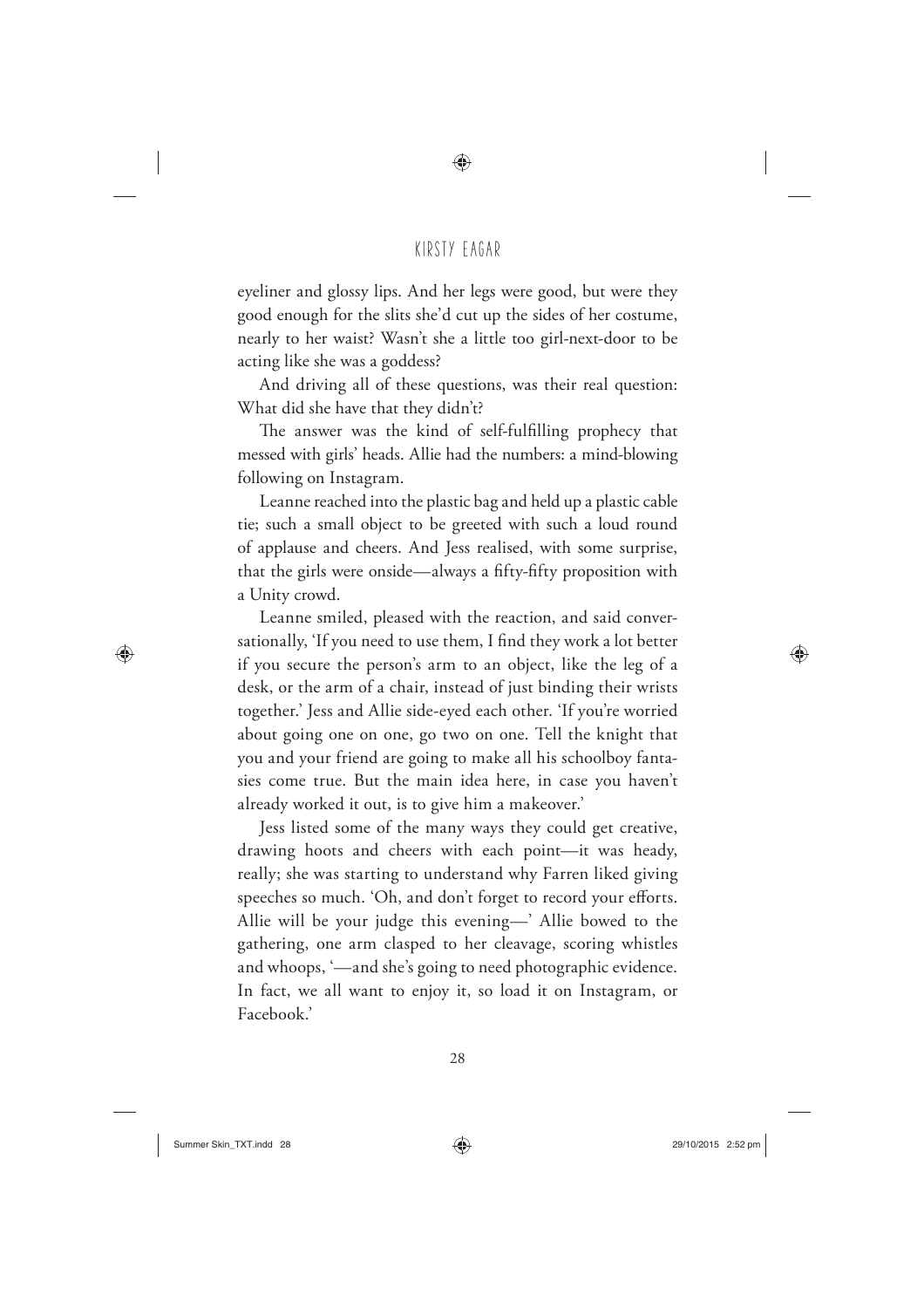Leanne took over: 'Goes without saying, the person who does the most impressive job will become an instant legend, but they'll also be awarded tonight's prize, kindly borrowed last Sunday by Flash here—'

'*Ah-aahh!*' the second and third years chorused on cue, echoing the song by Queen, and Jess grinned. She'd always secretly loved her college nickname.

Allie held up the Knights jersey with a flourish, showing its front and then the back to the crowd. UNITY KNIGHT RIDER was now screen-printed on both sides.

When they saw it, the gathering erupted. Allie turned the music back up. Everybody was definitely pissed, but it was hard not to get caught up in the energy of the occasion. Jess and Leanne glanced at each other, laughed, and then looked away.

'You and your stirring emotions,' Leanne said, nudging her with a shoulder.

'Oh, fuck off,' Jess said placidly. 'Farren's my best friend.' They watched Allie, handing out cable ties. 'Hey, what's Virile *Agitur* mean, anyway?'

Leanne made a snorting noise. '"Do the manly thing".'

'Oh, God. That is so funny.'

'It gets better,' Leanne assured. 'Do you know what our motto means?'

'Didn't know we had one,' Jess said, surprised.

'Read your handbook. It's *Nemo me impune lacessit*.' Leanne paused for effect. "No one wounds me with impunity".